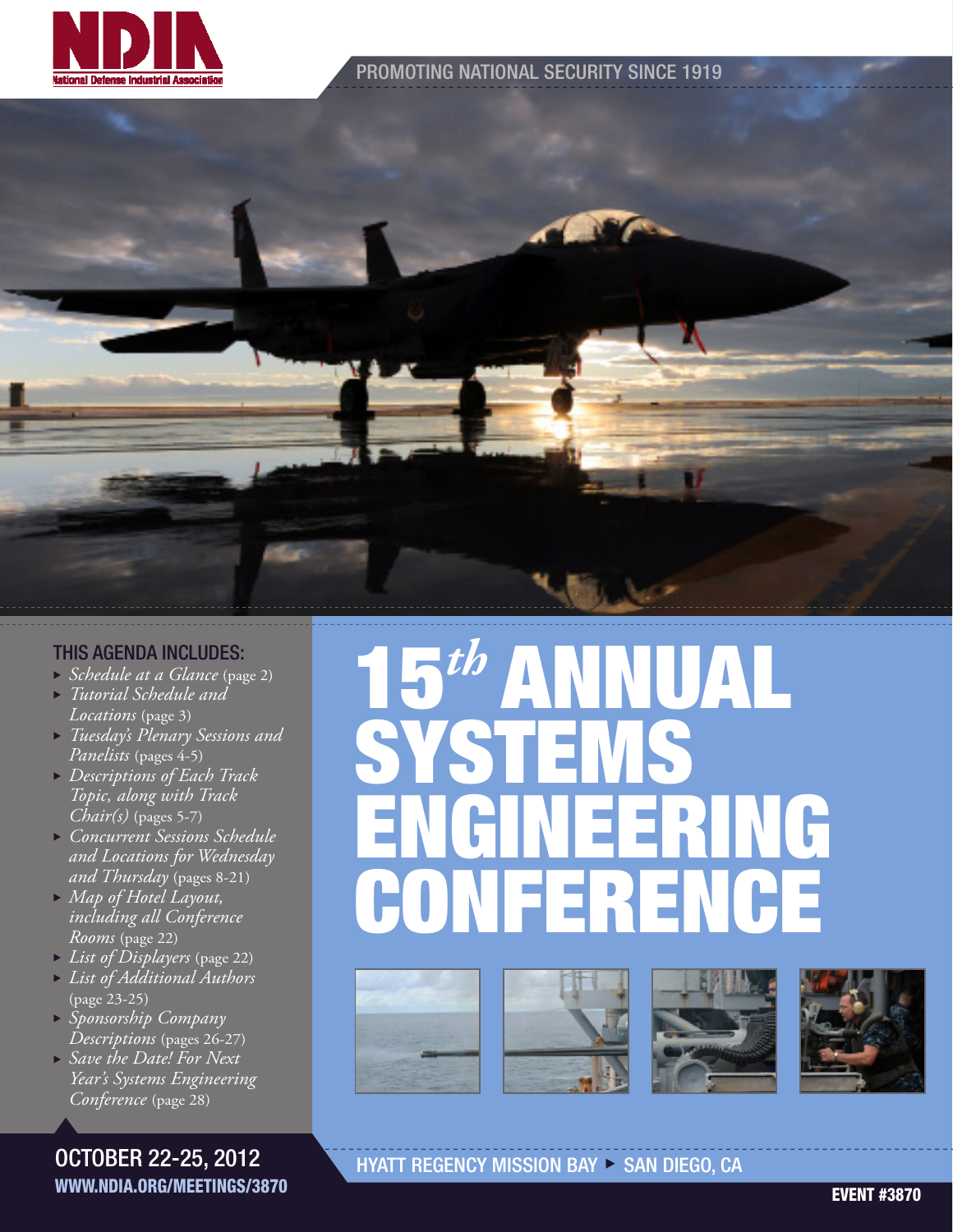#### SYSTEMS ENGINEERING SCHEDULE AT A GLANCE



## SCHEDULE AT A GLANCE

**SUNDAY, OCTOBER 21, 2012**<br>5:00 pm – 7:00 pm<br>Registration Open

5:00 pm – 7:00 pm Registration Open – *Bayview Foyer*

## MONDAY, OCTOBER 22, 2012\*

\*Additional fee required to attend Monday's tutorial session

| 7:00 am $-$ 6:00 pm                 | Registration Open - Bayview Foyer         |
|-------------------------------------|-------------------------------------------|
| $7:00$ am $-8:00$ am                | Continental Breakfast - Regatta Pavilion  |
|                                     | (TUTORIAL ATTENDEES ONLY)                 |
| $8:00$ am $-9:45$ am                | Tutorial Tracks (TUTORIAL ATTENDEES ONLY) |
| $9:45$ am $-10:15$ am               | Morning Break                             |
| $10:15$ am $-11:45$ am              | Tutorial Tracks (TUTORIAL ATTENDEES ONLY) |
| $11:45$ am $-1:00$ pm               | Luncheon - Regatta Pavilion               |
|                                     | (TUTORIAL ATTENDEES ONLY)                 |
| $1:00 \text{ pm} - 2:45 \text{ pm}$ | Tutorial Tracks (TUTORIAL ATTENDEES ONLY) |
| $2:45$ pm $-3:15$ pm                | Afternoon Break                           |
| $3:15$ pm $-5:00$ pm                | Tutorial Tracks (TUTORIAL ATTENDEES ONLY) |
| $5:00 \text{ pm} - 6:00 \text{ pm}$ | Networking Reception - Regatta Pavilion   |
|                                     | Open to All Conference Attendees!         |

### TUESDAY, OCTOBER 23, 2012

7:00 am – 5:00 pm Registration Open – *Bayview Foyer* 7:00 am – 8:00 am Continental Breakfast – *Regatta Pavilion* 8:00 am – 9:30 am Plenary Session – *Bayview Ballroom* 9:30 am – 10:00 am Morning Break – *Regatta Pavilion* 10:00 am – 12:00 pm Plenary Session – *Bayview Ballroom* 12:00 pm – 1:30 pm Luncheon – *Regatta Pavilion* 1:30 pm – 3:00 pm Plenary Session – *Bayview Ballroom* 3:00 pm – 3:30 pm Afternoon Break – *Regatta Pavilion* 3:30 pm – 5:00 pm Plenary Session – *Bayview Ballroom* 5:00 pm – 6:30 pm Networking Reception – *Regatta Pavilion*

### WEDNESDAY, OCTOBER 24, 2012

8:00 am – 9:45 am Concurrent Sessions 10:15 am – 12:00 pm Concurrent Sessions 1:30 pm – 3:15 pm Concurrent Sessions 3:45 pm – 6:05 pm Concurrent Sessions 6:05 pm Adjourn

7:00 am – 5:00 pm Registration Open – *Bayview Foyer* 7:00 am – 8:00 am Continental Breakfast – *Regatta Pavilion* 9:45 am – 10:15 am Morning Break – *Regatta Pavilion* 12:00 pm – 1:30 pm Luncheon – *Regatta Pavilion* 3:15 pm – 3:45 pm Afternoon Break – *Regatta Pavilion*

## THURSDAY, OCTOBER, 25, 2012

1:30 pm – 3:55 pm Concurrent Sessions 3:55 pm Adjourn

7:00 am – 3:30 pm Registration Open – *Bayview Foyer* 7:00 am – 8:00 am Continental Breakfast – *Regatta Pavilion* 8:00 am – 9:45 am Concurrent Sessions 9:45 am – 10:15 am Morning Break – *Regatta Pavilion* 10:15 am – 12:00 pm Concurrent Sessions 12:00 pm – 1:30 pm Luncheon – *Regatta Pavilion*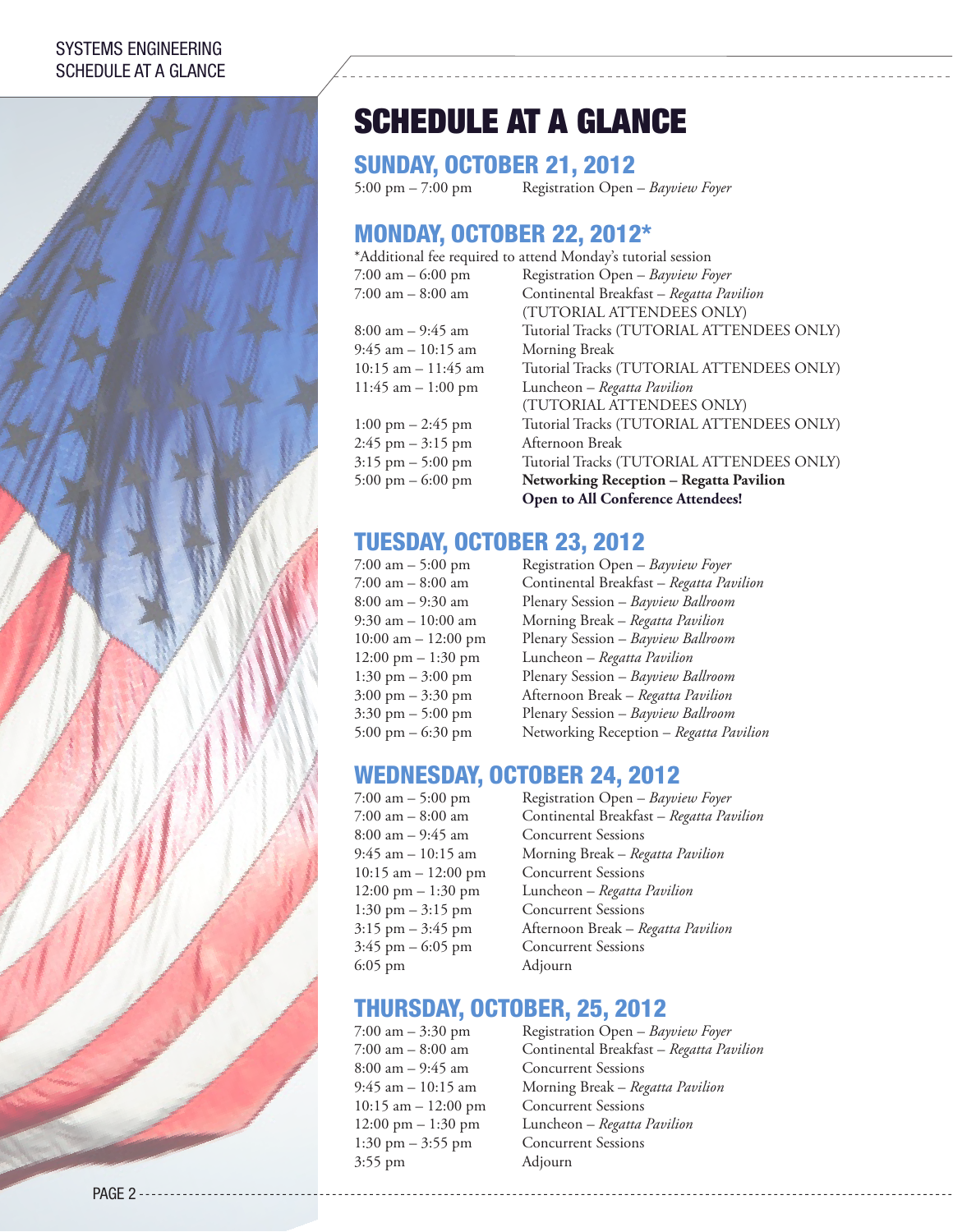## MONDAY, OCTOBER 22, 2012

-----------------

|                                    | 8:00 AM - 11:45 AM                                                                                                                                                       |          | 1:00 PM - 5:00 PM                                                                                                                                                                        |
|------------------------------------|--------------------------------------------------------------------------------------------------------------------------------------------------------------------------|----------|------------------------------------------------------------------------------------------------------------------------------------------------------------------------------------------|
| <b>TRACK 1</b><br>Bayview 3        | 14762 - "System Security Engineering and Program Protection<br>Case Study for the Materiel Solution Analysis Phase with Hands-<br>On Exercises"<br>Ms. Melinda Reed, DoD |          | <b>CONTINUED 14762 - "System Security Engineering and</b><br>Program Protection Case Study for the Materiel Solution Analysis<br>Phase with Hands-On Exercises"<br>Ms. Melinda Reed, DoD |
|                                    | 14907 - "An Introduction to the Use of Modeling and Simulation<br>Throughout the Systems Engineering Process"                                                            |          | 14810 - "Enterprise Architecture of Emergent Complex Adaptive<br>Systems"                                                                                                                |
| <b>TRACK 2</b><br>Bayview 2        | Dr. James Coolahan, Johns Hopkins University Applied Physics Lab                                                                                                         |          | Ms. Claudia Rose, <b>BBII</b>                                                                                                                                                            |
|                                    | 14624 - "Agile Software Development in Defense Acquisition - A<br>Mission Assurance Perspective"<br>Dr. Peter Hantos, The Aerospace Corporation                          |          | 14831 - "Allied and Coalition Interoperability: Where and How<br>DoD Gets and Sets the Systems Engineering Requirements for<br>Weapons Systems Acquisition"                              |
| <b>TRACK 3</b><br><b>BAYVIEW 1</b> |                                                                                                                                                                          |          | Col Christopher Ptachik, USAF (Ret), Alion Science & Technology<br>(SAF/AQX Contractor)                                                                                                  |
|                                    | 14918 - "Using the SEBoK™ to Support Your Organization's<br><b>Systems Engineering Practice"</b>                                                                         |          | 14626 - "On Principles of Complex Systems Engineering-<br>Complex Systems Made Simple"                                                                                                   |
| <b>TRACK 4</b><br><b>MISSION 1</b> | Ms. Nicole Hutchison, Systems Engineering Research Center                                                                                                                | LUNCHEON | Dr. Brian White, CAU-SES                                                                                                                                                                 |
|                                    | 14966 - "Leading Change - Transforming Traditional Tests with<br>the Science of Test, Including Design of Experiments (DOE)"                                             |          | 14963 - "Design of Experiments (DOE) in Systems Engineering"                                                                                                                             |
| <b>TRACK 5</b><br><b>MISSION 2</b> | Mr. Gregory Hutto, 46 Test Wing                                                                                                                                          |          | Dr. Mark Kiemele, Air Academy Associates                                                                                                                                                 |
|                                    | 14933 - "What Every Systems Engineer Ought to Know About<br>Lean Six Sigma"                                                                                              |          | NEW - DT&E Metrics & Leading Indicators Workshop                                                                                                                                         |
| <b>TRACK 6</b><br><b>MISSION 3</b> | Dr. Rick Hefner, Northrop Grumman Corporation                                                                                                                            |          |                                                                                                                                                                                          |
|                                    | 14968 - "Tell Me What You Want, What You Really Really Want -<br><b>Effective Requirements Engineering</b> "                                                             |          | 14826 - "Integrating Systems Engineering with Earned Value<br>Management"                                                                                                                |
| <b>TRACK 7</b><br><b>PALM1</b>     | Dr. William Bail, The MITRE Corporation                                                                                                                                  |          | Mr. Paul Solomon, Performance-Based Earned Value                                                                                                                                         |
|                                    | 14521 - "Intellectual Property Considerations"                                                                                                                           |          | 14604 - "Independent Verification and Validation"                                                                                                                                        |
| <b>TRACK 8</b><br><b>PALM 2</b>    | Mr. William Decker, Defense Acquisition University                                                                                                                       |          | Mr. Al Florence, The MITRE Corporation                                                                                                                                                   |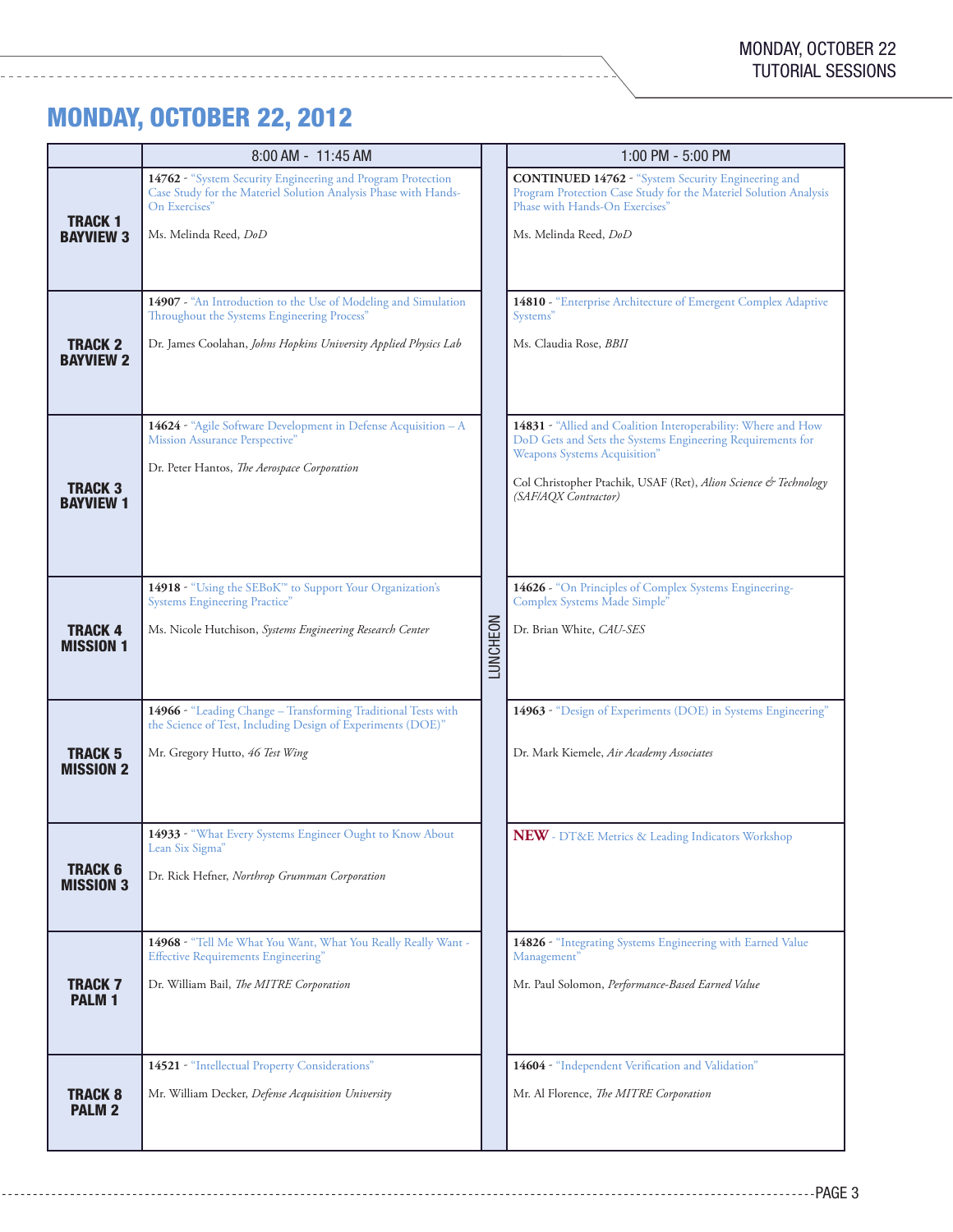## TUESDAY, OCTOBER 23, 2012

#### **KEYNOTE**

BAYVIEW BALLROOM



BAYVIEW BALLROOM

**PLENARY** SESSION 2

BAYVIEW BALLROOM

7:00 am - 5:00 pm Registration – *Bayview Foyer* 7:00 am - 8:00 am Continental Breakfast – *Regatta Pavilion* 8:00 am - 9:30 am Keynote Speaker – *Bayview Ballroom*

#### KEYNOTE ADDRESS

The Honorable Frank Kendall, *Under Secretary of Defense, Acquisition, Technology and Logistics*

9:30 am - 10:00 am Morning Break – *Regatta Pavilion* 10:00 am - 12:00 pm Plenary Session – *Bayview Ballroom*

#### CHIEF SYSTEMS ENGINEERS PANEL

*"Solving Complex Engineering Challenges"*

**Moderator:** Mr. Stephen P. Welby, *Deputy Assistant Secretary of Defense (Systems Engineering), Office of the Assistant Secretary of Defense (Research & Engineering)*

**Panelists**:

- ▶ Mr. Terence Edwards, *Office of the Secretary of the Army for Acquisition, Logistics and Technology*
- ▶ Mr. Ricardo Cabrera, *Office of the Deputy Assistant Secretary of the Navy for Research*, *Development, Technology and Engineering*
- ▶ Dr. Kenneth Barker, Air Force Materiel Command
- ▶ Mr. James D. Tuttle, *Director, Systems Engineering, Office of the Under Secretary of Science and Technology, U.S. Department of Homeland Security*
- <sup>u</sup>Mr. Joseph Smith, *Office of the Chief Engineer, NASA*

12:00 pm - 1:30 pm Luncheon – *Regatta Pavilion* 1:30 pm - 3:00 pm Plenary Session – *Bayview Ballroom*

#### PROGRAM MANAGER'S PANEL

*"Return on Investment in Systems Engineering: The PM Perspective"*

**Moderator:** Col Donald W. Robbins, USAF, *Deputy for Systems Engineering Plans and Policy, Office of the Deputy Assistant Secretary of Defense for Systems Engineering*

#### **Panelists**:

- ▶ Col Rodney Miller, USAF, *Advanced Extremely High Frequency (AEHF)*
- **EXP** CDR Scott Ledig, USN, P-8A Poseidon
- ▶ CDR John Gerken, USN, *Trident Guidance MK6 MOD1 Program (Government)*
- ▶ Mr. Brenan McCarragher, *Trident Guidance MK6 MOD1 Program (Industry)*

3:00 pm - 3:30 pm Afternoon Break – *Regatta Pavilion*

PAGE 4 - - - - - - - - - -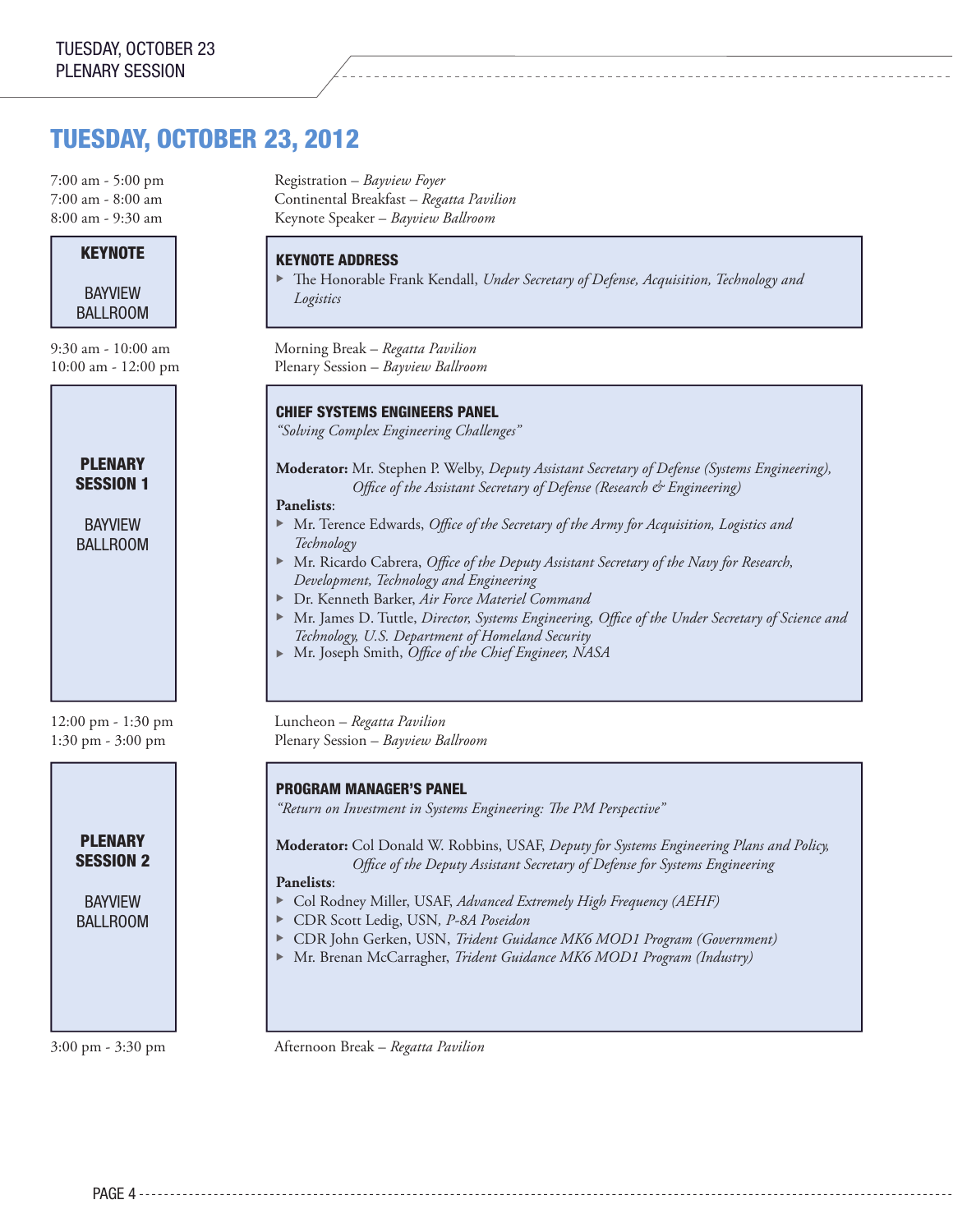

3:30 pm - 5:00 pm Plenary Session – *Bayview Ballroom*

INDUSTRY SYSTEMS ENGINEERING PANEL

*"How Has Effective Systems Engineering Benefited Our Defense Programs"*

**Moderator:** Mr. Bob Rassa, *Director, Engineering Programs, Raytheon Space & Airborne Systems; Chair Emeritus, NDIA Systems Engineering Division*

**Panelists**:

- **Mr. Craig Miller,** *Vice President, Systems Engineering, Harris Corporation*
- **Mr. Jeff Wilcox, Vice President, Engineering, Lockheed Martin**
- ▶ Mr. Frank Serna, *Director, Systems Engineering, The Charles Stark Draper Laboratory, Inc.*
- **Mr. Chris Orlowski, Corporate Director, Engineering, Northrop Grumman**

5:00 pm - 6:30 pm Networking Reception – *Regatta Pavilion*



\_\_\_\_\_\_\_\_\_\_\_\_\_\_\_\_\_\_\_

## CONFERENCE DESCRIPTIONS

#### **AFFORDABILITY**

#### *Session Chair: Mr. Frank Serna*

A key element of managing affordability is establishing affordability baselines. These papers address frameworks, approaches and methodologies for establishing, estimating, and tracking affordability on programs.

#### AGILE SYSTEMS ENGINEERING

#### *Session Chair: Ms. Joan Nolan*

Today's systems are increasingly complex and operate in a system of systems environment which is rapidly evolving. These papers address the application of agile concepts in systems engineering to address the issue encountered in this environment.

#### **ARCHITECTURE**

#### *Session Chairs: Ms. Barbara Sheeley & Dr. Steven Dam*

System architectures provide the framework to pull together customer needs and system requirements with system definition. These papers provide some insight into current architecture innovations, including highlights of the results of the NDIA Architecture Subcommittee work.

#### EARLY SYSTEMS ENGINEERING

#### *Session Chairs: Mr. John Lohse & Mr. Jeff Loren*

These sessions begin with out-briefs for the NDIA and MORS workshop followed by real program examples of development planning. The sessions include senior service perspective and papers dealing with life cycle and total ownership cost issue.

#### EDUCATION AND TRAINING

*Session Chairs: Dr. Don Gelosh, Mr. Garry Roedler & Ms. Nicole Hutchinson*

The theme of this year's Education and Training track is "The Bond between Professional Systems Engineers and Academia." This track is an excellent mix of two panel sessions and twelve presentations from government, industry, and academia that describe various initiatives, programs, and perspectives that support professional systems engineers and their life-long learning efforts.

#### ENGINEERING MANAGEMENT

#### *Session Chair: Mr. Geoff Draper*

This track addresses the challenges and issues facing managers integrating systems in a rapidly changing environment. This requires expertise in integration management, agile systems engineering in rapid acquisitions, and use of enterprise architectures.

#### ENTERPRISE HEALTH MANAGEMENT

#### *Session Chairs: Mr. Howard Savage & Mr. Chris Reisig*

Enterprise Health Management is an enabling technology essential to achieving superior systems availability. A key component of health management is a disciplined approach to specialty engineering skills such as reliability, maintainability, and testability. This track will present topics addressing these specialty engineering disciplines.

-------------PAGF 5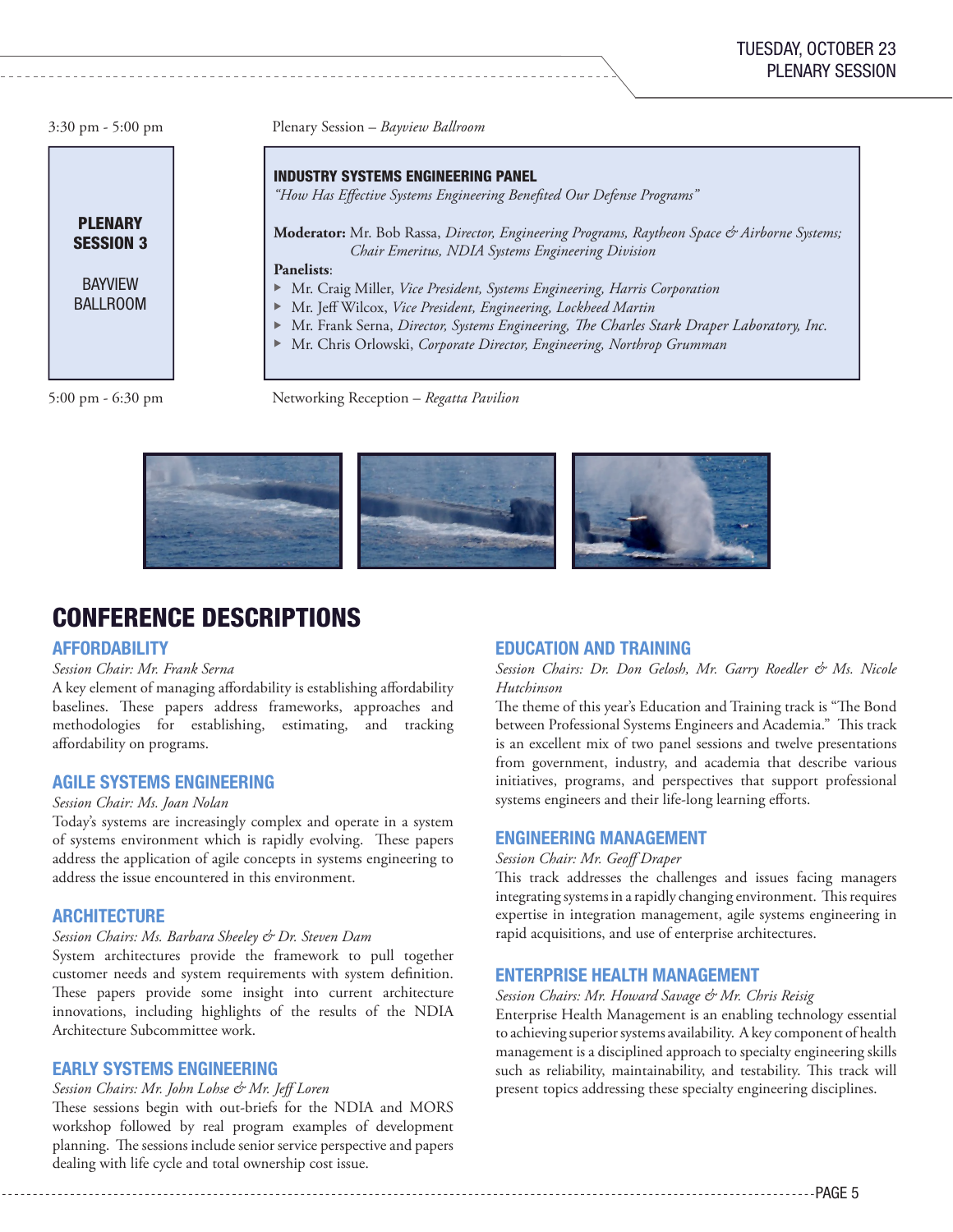## CONFERENCE TRACK DESCRIPTIONS CONTINUED

#### ENGINEERING RESILIENT SYSTEMS

#### *Session Chairs: Dr. Robert Neches & Ms. Lois Hollan*

Resilience means different things in different disciplines. From a systems engineering perspective, we define resilience as the ability of a system to adapt affordably and perform effectively across a wide range of operational contexts, where context is defined by mission, environment, threat, and force disposition. This track addresses the current the context for resilient engineering, how to apply modeling and cross domain coupling, collaboration and decision making, management of risk, and future opportunities for engineering resilient systems.

#### EARLY SYSTEMS ENGINEERING/SYSTEM OF SYSTEMS

#### *Session Chairs: Mr. John Lohse & Dr. Judith Dahmann*

This track explores the application of Wave Model theory, the unintended consequences of new acquisitions and mission architectures needed to address development planning across system of systems.

#### ESOH

#### *Session Chairs: Mr. Bob Smith*

This track provides OSD's perspective on integrating Environment, Safety, and Occupational Health (ESOH) considerations into Acquisition Systems Engineering using the System Safety process as described in the new MIL-STD-882E. Included in the track are eight presentations on the new MIL-STD-882E, several case studies, and the Service perspectives on the challenges facing Joint Programs with compliance with the National Environmental Policy Act (NEPA) requirements of each of the Services.

#### HUMAN SYSTEMS INTEGRATION

*Session Chairs: Mrs. Elaine Thorpe & Dr. Matthew Risser* The HSI track addresses current challenges and methodologies to efficiently integrate the human in complex weapon systems.

#### MODELING & SIMULATION/ARCHITECTURE

*Session Chairs: Ms. Barbara Sheeley & Mr. Jeff Bergenthal* These papers address the modeling of system architectures using model based system engineering best practices.

#### MODELING & SIMULATION

#### *Session Chairs: Dr. James Coolahan & Mr. Jeff Bergenthal*

The Modeling and Simulation (M&S) track focuses on the use of M&S in systems engineering. It includes sessions on use of M&S in the DoD systems acquisition process, Model-Based Systems Engineering, the modeling of cost and capability, use of M&S in decision-making, and selected M&S applications in systems engineering.

#### NET-CENTRIC OPERATIONS/INTEROPERABILITY

#### *Session Chair: Mr. Jack Zavin*

Net-Centric Operations is composed of the capabilities for full human and technical interworking that allows all DoD users and mission partners synergistically operate together enabled through the sharing of the information/data/knowledge they need, when they need it, in a form they can understand and act on with confidence, while protecting it from those who should not have it. Net-Centric Operations/Interoperability includes capabilities such as Service Oriented Architecture, Data Center, Cloud Computing, information transport [e.g. internet, web, radios, data links], as well as both hardware and software [aka Information and Communicative Technology] together with humans as part of the System of Systems Systems Engineering. Given this, NCO/ Interoperability presentations are also found in a Joint NCO/SoS session, Joint SoS/T&E session, Software Track, ERS Track and HSI Track.

#### PROGRAM MANAGEMENT

#### *Session Chair: Mr. Gene Rosenbluth*

Planning papers address the importance of unifying engineering and management disciplines into a single optimized decision support capability, using RFP language to get what you need, a method for effective requirements prioritization, and balancing priorities and incentives. A measurements and analysis session includes papers addressing program performance measurement and a decision analysis. The final session provides papers on program management decisions and cost implications.

#### **SOFTWARE**

#### *Session Chair: Mr. Paul Croll*

Papers highlight methods and real world experience in software architecture and development with implications for agile processes, software safety, and cloud computing. They discuss methods and real world experience in software architecture and development, with implications for agile processes, software safety, and cloud computing.

#### STATISTICAL TEST OPTIMIZATION

#### *Session Chairs: Dr. Neal Mackertich & Dr. Beth Wilson*

The Statistical Test Optimization track focuses on effective use of scientific test and analysis techniques for test design and optimization. The track will begin with real examples of test optimization leading to a synthesis panel where we will capture an understanding of best practices in this area and build an integrated route forward for increasing implementation maturity.

#### SYSTEM SECURITY ENGINEERING

#### *Session Chair: Mr. Paul Croll*

Papers highlight current policy, strategies, and methods for comprehensive program protection and system security engineering.

PAGE 6 -------------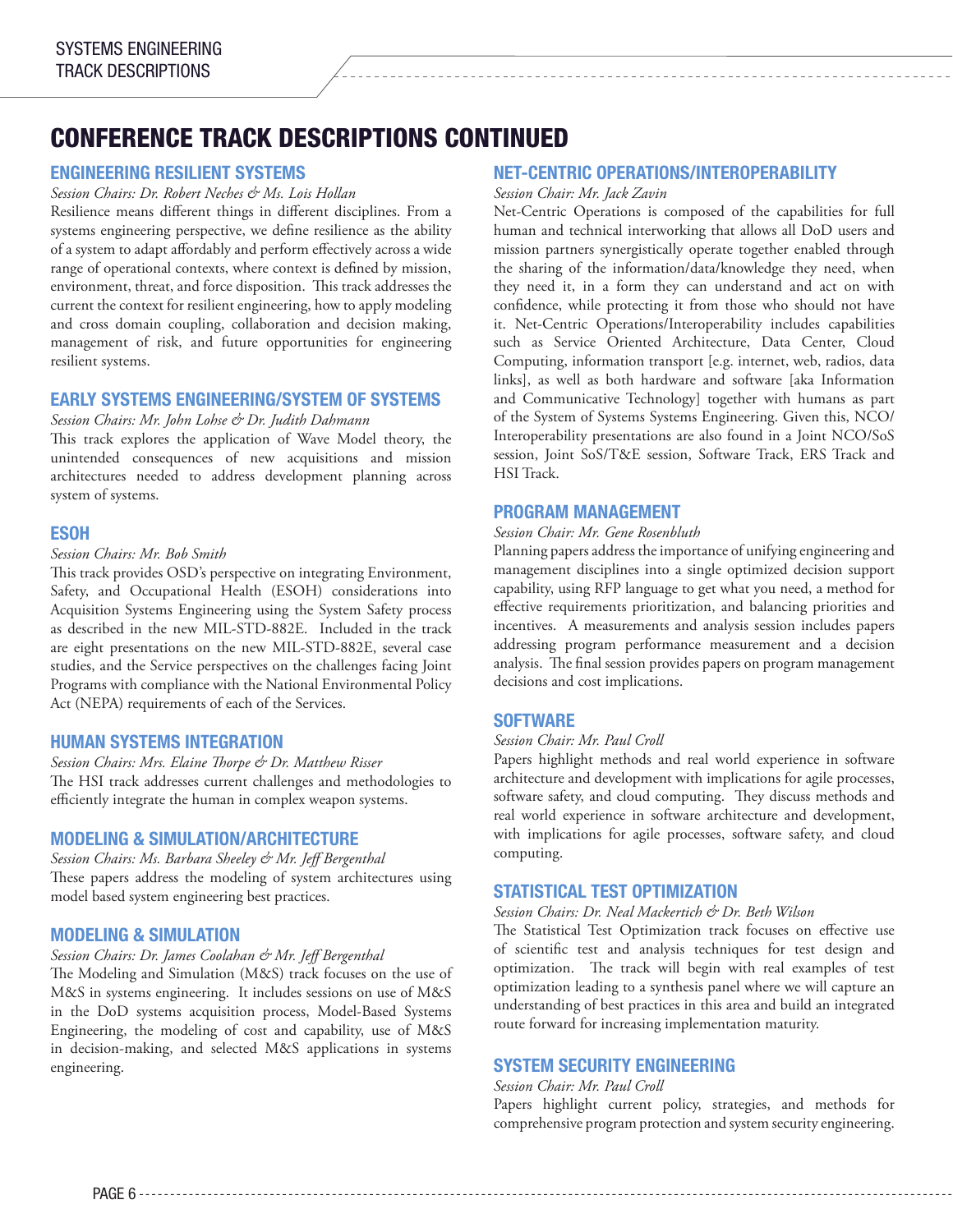#### SYSTEM OF SYSTEMS/ARCHITECTURE

*Session Chair: Ms. Barbara Sheeley* This session addresses the challenges of developing and maintaining architectures in a System of Systems Environment.

#### SYSTEM OF SYSTEMS/NET-CENTRIC

*Session Chairs: Dr. Judith Dahmann & Mr. Jack Zavin* This session addresses the interoperability challenges in a System of Systems environment.

#### SYSTEM OF SYSTEMS/TEST & EVALUATION

*Session Chairs: Dr. Beth Wilson & Mr. John Palmer* The joint Test and Evaluation for System of Systems track is one of the collaboration efforts in the NDIA Systems Engineering Division. The focus is to investigate best practices that can be applied to testing our SoS capabilities.

#### SYSTEMS ENGINEERING EFFECTIVENESS

*Session Chairs: Mr. Al Brown & Ms. Dona Lee*

The Systems Engineering (SE) Effectiveness Track starts off with the results of an industry-wide survey whose results establish a strong business case for SE. This is followed by an assessment of the effectiveness of systems engineering throughout the life cycle. The second and third sessions on Wednesday will review some of the latest DoD guidance and DoD and Department of Commerce frameworks for systems development and acquisition improvement, respectively. Wednesday afternoon will primarily deal with systems engineering practices and data needed by decision makers for good program performance. On Thursday morning the track will explore assessment and analysis of risks and the afternoon session will wrap up with some specific approaches to avoiding defects early in the development cycle by managing requirements, using prototyping and understanding the difference between Gorillas and Guerillas.

#### SYSTEM OF SYSTEMS

#### *Session Chairs: Dr. Judith Dahmann & Mr. John Palmer*

This track provides a broad perspective on the DoD initiative to formally review the SoS issues and risks for Major Defense acquisition programs. It addresses new System of Systems policy issues and implementation and development and execution behavior modeling.

#### TECHNOLOGY MATURITY

#### *Session Chairs: Mr. William Nolte & Dr. James Malas*

The Technology Maturity Track reviews current state of the art of technology readiness and technology maturity assessment. It provides a cross-agency government and industry forum for describing developing standard technology maturity metrics, processes, lessons learned, and best practices from cross-service, international, industry, and academic perspectives. The annual GAO report of DoD Technology Assessment results kicks off the track.

#### TEST & EVALUATION

#### *Session Chairs: Dr. Beth Wilson & Mr. Steve Scukanec*

The Test and Evaluation track address the entire continuum of test and evaluation from early planning to operational testing. The overall track includes a joint focus on distributed model based test and evaluation strategies, a joint focus on best practices for test and evaluation applied to Systems of Systems capabilities, and a focus on the effective use of scientific test and analysis techniques to implement statistical test optimization.

#### TEST & EVALUATION/MODELING & SIMULATION

*Session Chairs: Ms. Louisa Guise & Dr. James Coolahan* The joint Test and Evaluation for Modeling and Simulation track is one of the collaboration efforts in the NDIA Systems Engineering Division. The focus is to investigate modeling best practices that can leverage to effectively test systems.

## A SPECIAL THANK YOU TO OUR 2012 CONFERENCE PLANNING COMMITTEE AND SESSION CHAIRS!





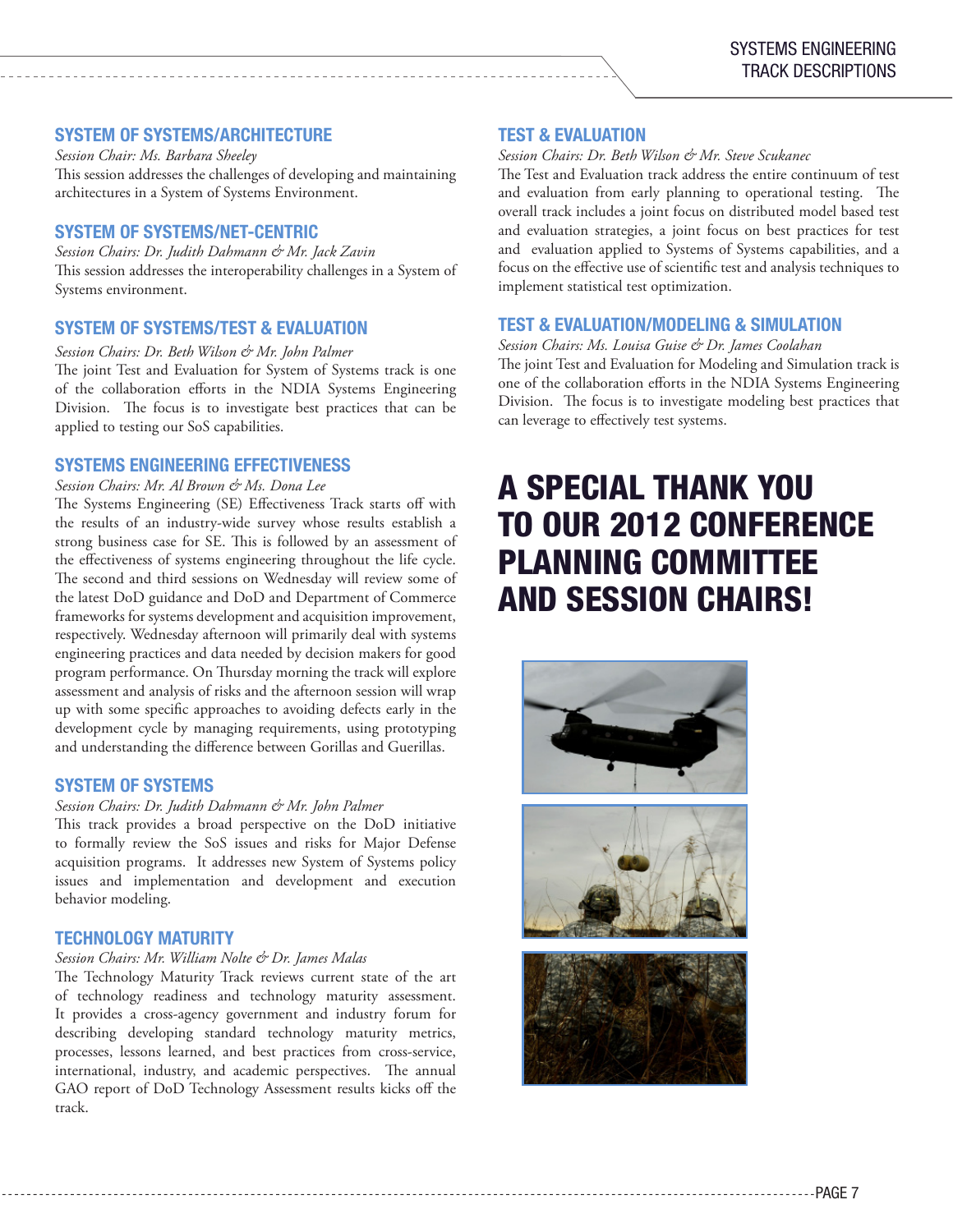## WEDNESDAY, OCTOBER 24, 2012

|                                                                                                    | <b>SESSION CHAIRS</b>                                                                           | 8:00 AM - 8:35 AM                                                                                                                                                                                              | 8:35 AM - 9:10 AM                                                                                                                                                   | 9:10 AM - 9:45 AM                                                                                                                                                                                                         |
|----------------------------------------------------------------------------------------------------|-------------------------------------------------------------------------------------------------|----------------------------------------------------------------------------------------------------------------------------------------------------------------------------------------------------------------|---------------------------------------------------------------------------------------------------------------------------------------------------------------------|---------------------------------------------------------------------------------------------------------------------------------------------------------------------------------------------------------------------------|
| <b>TRACK 1</b><br><b>BAYVIEW 1</b><br><b>SYSTEMS</b><br><b>ENGINEERING</b><br><b>EFFECTIVENESS</b> | Mr. Al Brown,<br>The Boeing<br>Company;<br>Ms. Dona Lee,<br>American Systems                    | 14695 - "Building a<br><b>Business Case For Systems</b><br><b>Engineering - The Results</b><br>of the 2012 SE Effectiveness<br>Study"<br>Mr. Joseph Elm, Software<br>Engineering Institute                     | 14725 - "Enablers<br>and Impediments to<br><b>Systems Engineering</b><br>Implementation"<br>Mr. Pete Nolte, ODASD(SE)                                               | 14746 - "Defense<br><b>Acquisition Guidebook</b><br><b>Systems Engineering</b><br>Chapter Update"<br>Mrs. Aileen Sedmak,<br>ODASD(SE)                                                                                     |
| <b>TRACK 2</b><br><b>BAYVIEW 2</b><br>NET-CENTRIC                                                  | Mr. Jack Zavin,<br>USD(AT&L)/<br>DASD(C3&Cyber)                                                 | 14685 - "Kick Off for NCO/Interoperability Track"<br>Mr. Jack Zavin, USD(AT&L)/DASD(C3&Cyber)                                                                                                                  |                                                                                                                                                                     | 14665 - "Using Data<br><b>Integration and Data</b><br>Governance to Extend the<br>Life of USMC Logistics<br><b>Applications During</b><br>Migration to GCSS-MC"<br>Ms. Mary Hiles, Concurrent<br>Technologies Corporation |
| <b>TRACK 3</b><br><b>BAYVIEW 3</b><br><b>ENGINEERING</b><br><b>RESILIENT</b><br><b>SYSTEMS</b>     | Dr. Robert Neches,<br>ODASD(SE);<br>Ms. Lois Hollan,<br>Potomac Institute for<br>Policy Studies | 14768 - "Driving<br><b>Engineering Productivity"</b><br>Mr. Stephen Welby, DoD                                                                                                                                 | 14697 - "How to Use<br><b>Engineering Resilient</b><br><b>Systems Technologies to</b><br><b>Improve Defense Acquisition</b><br>Processes"<br>Dr. Edward Kraft, USAF | 14935 - "Human Systems<br>S&T: Benchmark Benefits<br>to System Designers<br><b>Considering Complex Trade</b><br>Spaces"<br>Dr. John Tangney, Office of<br>Naval Research                                                  |
| <b>TRACK 4</b><br><b>MISSION 1</b><br><b>EARLY SYSTEMS</b><br><b>ENGINEERING</b>                   | Mr. John Lohse,<br>Raytheon;<br>Mr. Jeff Loren,<br>DRC HPTG                                     | 14632 - "NDIA<br><b>Development Planning</b><br>Working Group Workshop:<br>Improving the Integration of<br>Government and Industry<br>S&T/IR&D to Support<br>Development Planning"<br>Mr. John Lohse, Raytheon | 14747 - "Characterization<br>of Materiel Solution Analysis<br>Phase Engineering and<br>Technical Analysis"<br>Mrs. Aileen Sedmak,<br>ODASD(SE)                      | 14587 - "MORS<br><b>Affordability Analysis</b><br>Workshop: MORS<br>Developmental Planning<br><b>Working Group Results"</b><br>Mr. Kirk Michaelson,<br>Lockheed Martin                                                    |
| <b>TRACK 5</b><br><b>MISSION 2</b><br><b>SYSTEM</b><br><b>SECURITY</b><br><b>ENGINEERING</b>       | Mr. Paul Croll,<br>CSC                                                                          | 14761 - "System Security<br><b>Engineering and Program</b><br>Protection for the Materiel<br>Solution Analysis (MSA)<br>Phase"<br>Ms. Melinda Reed, DoD                                                        | 14763 - "Strategies for<br>Program Protection -<br><b>Identifying Risks and Setting</b><br>Requirements"<br>Mr. Paul Croll, CSC                                     | 14908 - "A Methodology<br>for Agile Development<br>of System Security<br>Architectures in Complex<br>Systems"<br>Ms. Ronda Henning, Harris<br>Corporation                                                                 |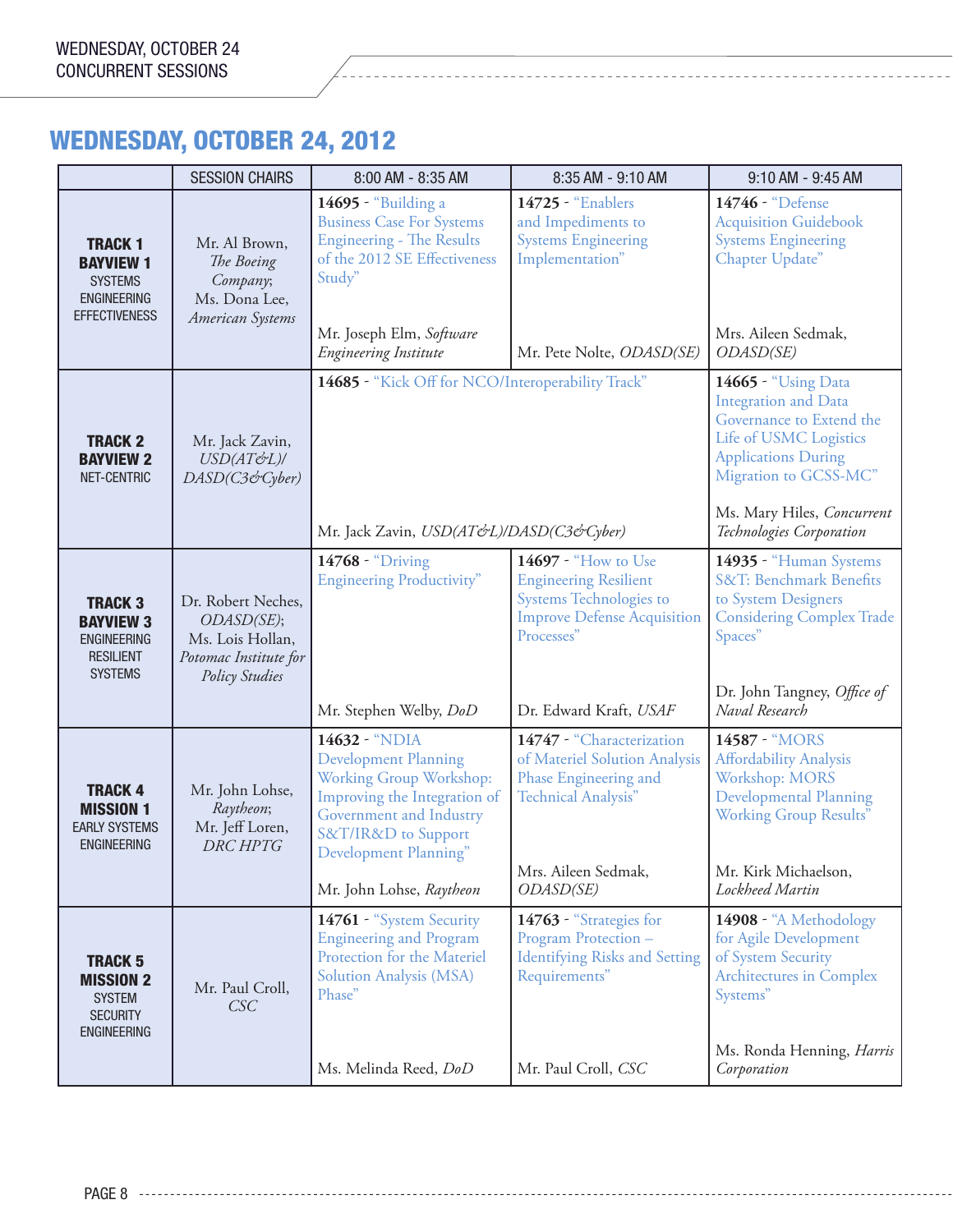|                                                                                                                      | <b>SESSION CHAIRS</b>                                                                                                        | 8:00 AM - 8:35 AM                                                                                                                                                                                                                                                                                                                                              | 8:35 AM - 9:10 AM                                                                                                                                                                        | 9:10 AM - 9:45 AM                                                                                                                                                                         |
|----------------------------------------------------------------------------------------------------------------------|------------------------------------------------------------------------------------------------------------------------------|----------------------------------------------------------------------------------------------------------------------------------------------------------------------------------------------------------------------------------------------------------------------------------------------------------------------------------------------------------------|------------------------------------------------------------------------------------------------------------------------------------------------------------------------------------------|-------------------------------------------------------------------------------------------------------------------------------------------------------------------------------------------|
| <b>TRACK 6</b><br><b>MISSION 3</b><br><b>TEST &amp;</b><br>EVALUATION/<br><b>MODELING &amp;</b><br><b>SIMULATION</b> | Ms. Louisa Guise;<br>Raytheon<br>Dr. James<br>Coolahan,<br>Johns Hopkins<br>University/Applied<br>Physics Laboratory         | 14571 - "Advanced Systems<br><b>Engineering Methodologies</b><br>and Tools for Gateway<br>Selection and Configuration"<br>Mr. Robert Lutz, Johns<br>Hopkins University/Applied<br>Physics Laboratory                                                                                                                                                           | 14614 - "Reference<br><b>Architectures for Model</b><br><b>Based Distributed</b><br>Integration and Test"<br>Dr. Beth Wilson, Raytheon                                                   | 14872 - "Model-Based<br>Systems Engineering as an<br>Enables to Effective Test<br>Enable of Every<br>Ms. Kate Konczal, USX<br>Picatinny Arsenal                                           |
| <b>TRACK7</b><br><b>PALM1</b><br><b>TECHNOLOGY</b><br><b>MATURITY</b>                                                | Mr. William Nolte,<br>Air Force Research<br>Laboratory;<br>Dr. James Malas,<br>Air Force Research<br>Laboratory              | 14904 - "GAO's Assessment<br>of DoD Weapon Acquisition<br>Outcomes and the Impact of<br>Recent Reforms"<br>Mr. Ronald Schwenn,<br>Government Accountability<br>$O$ <i>ffice</i>                                                                                                                                                                                | 14957 - "ISO Technology<br>Readiness Level Standard<br>Status"<br>Mr. James Bilbro, JB<br>Consulting International                                                                       | 14876 - "Air Force Life<br><b>Cycle Management</b><br><b>Approach to Technology</b><br>Readiness Assessment"<br>Ms. Janet Jackson, USAF                                                   |
| <b>TRACK 8</b><br><b>PALM 2</b><br><b>EDUCATION &amp;</b><br><b>TRAINING</b>                                         | Dr. Don Gelosh,<br>Worcester<br>Polytechnic Institute;<br>Ms. Nicole<br>Hutchison,<br>Systems Engineering<br>Research Center | 14781 Panel - "Systems Engineering Degrees and Certificates: What is the Right Mix for<br>Industry and Government?"<br>Moderator: Dr. Art Pyster, Stevens Institute of Technology<br>Panelists:<br>Mr. Nic Torelli, <i>DASD(SE)</i><br>> Dr. Azad Madni, University of Southern California<br>Mr. Leroy Hanneman, Boeing<br>Mr. Fred Highland, Lockheed Martin |                                                                                                                                                                                          |                                                                                                                                                                                           |
| <b>TRACK 9</b><br><b>MARINER</b><br><b>POINT</b><br>ESOH - OSD<br>PERSPECTIVE                                        | Mr. Bob Smith,<br>Booz Allen<br>Hamilton                                                                                     | 14797 - "Acquisition ESOH:<br>An OSD Perspective"<br>Mr. David Asiello,<br>ODUSD(I&E)                                                                                                                                                                                                                                                                          | 14756 - "Driving<br>Affordability with<br><b>Sustainability Analysis"</b><br>Mr. Yann Risz, Enviance                                                                                     | 14788 - "MIL-STD-882E:<br><b>Overview of Development</b><br>and Objectives of Rewrite"<br>Mr. Jefferson Walker, Booz<br>Allen Hamilton                                                    |
| <b>TRACK 10</b><br><b>CROWN POINT</b><br><b>HUMAN</b><br><b>SYSTEMS</b><br><b>INFORMATION</b>                        | Mrs. Elaine<br>Thorpe, The Boeing<br>Company;<br>Dr. Matthew Risser,<br>Pacific Science &<br><b>Engineering Group</b>        | 14712 - "AF System<br>Modification Process"<br>Mr. Roderick Thornton,<br><b>Booz Allen Hamilton</b>                                                                                                                                                                                                                                                            | 14738 - "Applying Human<br>Systems Integration in Air<br><b>Force Acquisition: From</b><br><b>Requirements Development</b><br>through Disposal"<br>Ms. Sarah Orr, Booz Allen<br>Hamilton | 14745 - "Complex<br><b>Systems Engineering</b><br><b>Applications for Future</b><br><b>Battle Management and</b><br>Command & Control"<br>Mrs. Bonnie Young, Naval<br>Postgraduate School |
| 9:45 AM - 10:15 AM<br><b>MORNING BREAK - Regatta Pavilion</b>                                                        |                                                                                                                              |                                                                                                                                                                                                                                                                                                                                                                |                                                                                                                                                                                          |                                                                                                                                                                                           |

------------------------------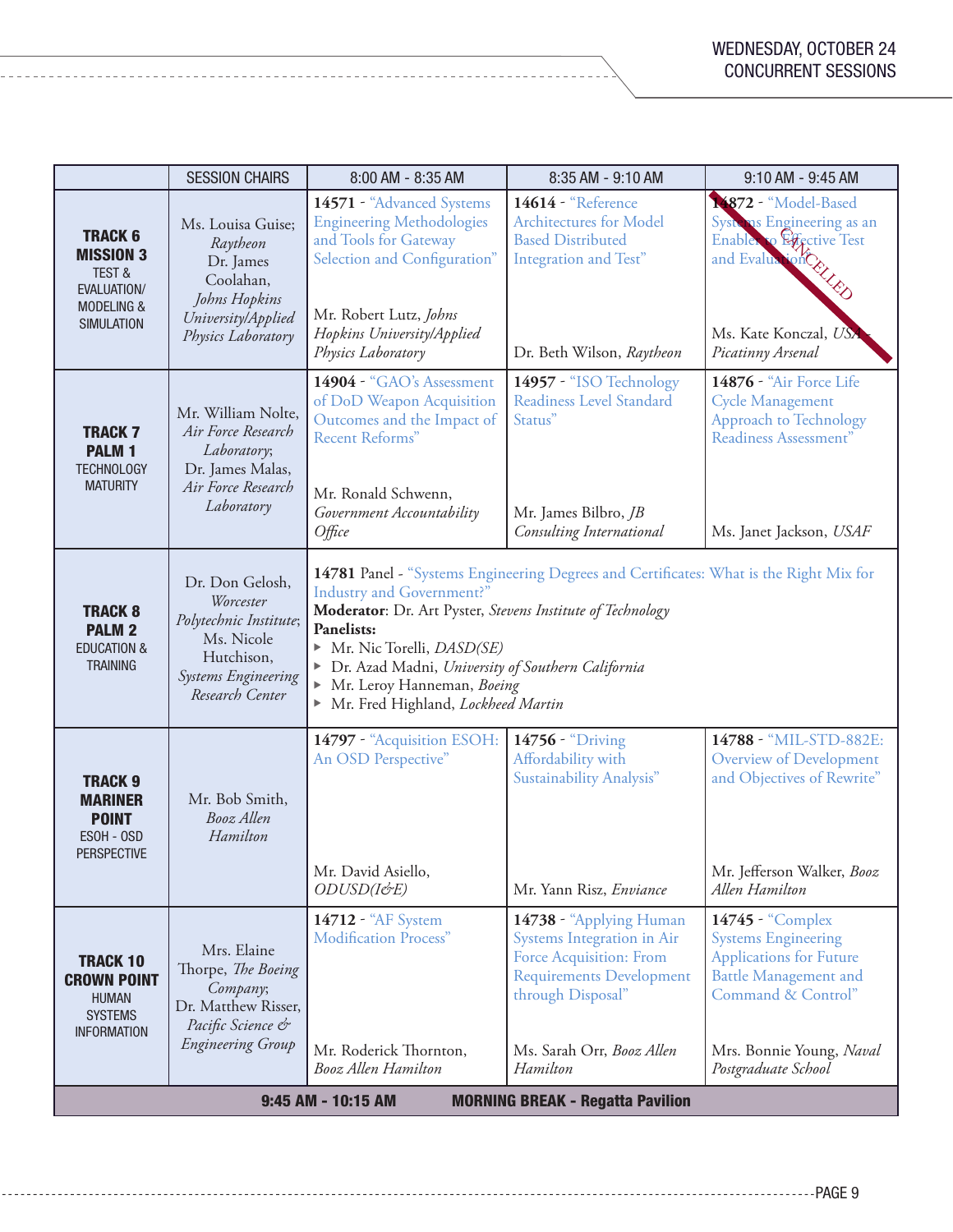|                                                                                                         | <b>SESSION CHAIRS</b>                                                                                                    | 10:15 AM - 10:50 AM                                                                                                                                                                                                               | 10:50 AM - 11:25 AM                                                                                                                                                                                                                                                                 | 11:25 AM - 12:00 PM                                                                                                                                                                                                          |
|---------------------------------------------------------------------------------------------------------|--------------------------------------------------------------------------------------------------------------------------|-----------------------------------------------------------------------------------------------------------------------------------------------------------------------------------------------------------------------------------|-------------------------------------------------------------------------------------------------------------------------------------------------------------------------------------------------------------------------------------------------------------------------------------|------------------------------------------------------------------------------------------------------------------------------------------------------------------------------------------------------------------------------|
| <b>TRACK 1</b><br><b>Bayview 1</b><br><b>SYSTEMS</b><br><b>ENGINEERING</b><br><b>EFFECTIVENESS</b>      | Mr. Al Brown,<br>The Boeing<br>Company;<br>Ms. Dona Lee,<br>American Systems                                             | 14801 - "Sustainability in<br>Acquisition"<br>Mr. Paul Yaroschak,<br>ODUSD(I&E)                                                                                                                                                   | 14813 - "Naval Undersea<br>Warfare Center (NUWC)<br><b>Division Newport Annual</b><br><b>SE Assessment Process"</b><br>Ms. Jacqueline Collins,<br>Naval Undersea Warfare<br>Center                                                                                                  | 14894 - "A Framework<br>for Expedited Systems<br>Development"<br>Ms. Debra Facktor Lepore,<br>Stevens Institute of Technology                                                                                                |
| <b>TRACK 2</b><br><b>BAYVIEW 2</b><br>NET-CENTRIC                                                       | Mr. Jack Zavin,<br>USD(AT&L)/<br><b>DASD</b><br>(C3&Cyber)                                                               | 14836 - "Observations of<br>Net-Centric Interoperability<br>Anomalies in Unmanned<br>Aircraft Systems (UASs)"<br>Mr. Victor Taibi, DISA/JITC<br>(TASC Inc.)                                                                       | 4852 - "Coordination of<br><b>CASR</b> Systems Engineering<br>Effort werein Enterprise"<br>Mr. Michael Shaw,<br>CERDEC, S&TCD, RDE<br>STN-AE                                                                                                                                        | 14669 - "Frameworks<br>for Assessing IT Systems<br><b>Engineering Acquisition</b><br><b>Issues and Proposed</b><br>Approaches in Support of<br>Public Law 111"<br>Dr. Kenneth Nidiffer,<br>Software Engineering<br>Institute |
| <b>TRACK 3</b><br><b>BAYVIEW 3</b><br><b>ENGINEERING</b><br><b>RESILIENT</b><br><b>SYSTEMS</b>          | Dr. Robert Neches,<br>ODASD(SE);<br>Ms. Lois Hollan,<br>Potomac Institute for<br><b>Policy Studies</b>                   | 14902 - "Hidden Costs<br>of Productibility and the<br>Potential ROI of Developing<br><b>Advanced Manufacturing</b><br>M&S Capabilities"<br>Dr. Al Sanders, Honeywell<br>Aerospace                                                 | 14799 - "Engineering<br><b>Resilient Systems Through</b><br>the Use of Kestrel, a High<br><b>Fidelity Aircraft Simulation</b><br>Tool and Compact Efficient<br><b>Reduced Order Models</b><br>of the Aircraft Static and<br>Dynamic Loads"<br>Dr. Scott Morton, DoD<br><b>HPCMP</b> | 14842 - "Physics-Based<br>Modeling in Virtual<br><b>Environments to Improve</b><br><b>Combat Operations"</b><br>Dr. Robert Wallace, U.S.<br>Army Engineer Research and<br>Development Center                                 |
| <b>TRACK 4</b><br><b>MISSION 1</b><br><b>EARLY SYSTEMS</b><br><b>ENGINEERING</b>                        | Mr. John Lohse,<br>Raytheon;<br>Mr. Jeff Loren,<br><b>DRC HPTG</b>                                                       | 14724 - "Insights on<br>the Implementation of<br>Development Planning"<br>Mr. Pete Nolte, ODASD(SE)                                                                                                                               | 14574 - "The Amphibious<br>Combat Vehicle: A<br>Real-World Example<br>of Early Phase Systems<br><b>Engineering for Operational</b><br><b>Requirements Generation</b><br>and Cost Estimation"<br>Mr. Edward DeVilliers,<br>TASC Inc.                                                 | ¥748 - "Contingency<br><b>Basing Development</b><br>Plann<br>CANCELLED<br>Ms. Christine Brennan,<br>PEO CS&CSS                                                                                                               |
| <b>TRACK 5</b><br><b>MISSION 2</b><br>M&S<br><b>MODEL BASED</b><br><b>SYSTEMS</b><br><b>ENGINEERING</b> | Dr. James<br>Coolahan,<br>Johns Hopkins<br>University/Applied<br>Physics Lab;<br>Mr. Jeff Bergenthal,<br>Lockheed Martin | 14774 - "The Acquisition<br><b>Community Modeling and</b><br><b>Simulation Strategy (AMSS)</b><br>to Support Department of<br>Defense Acquisition: Model-<br><b>Based Systems Acquisition"</b><br>Ms. Philomena Zimmerman,<br>DoD | 14777 - "Modeling,<br>Simulation, and Analysis<br>(MS&A) Fundamentals for<br>Acquisition"<br>Ms. Philomena Zimmerman,<br>DoD                                                                                                                                                        | 14920 - "Identification of<br>Modeling and Simulation<br>Capabilities by Acquisition<br>Life Cycle Phase"<br>Dr. James Coolahan, Johns<br>Hopkins University/Applied<br>Physics Laboratory                                   |

PAGE 10 -----------------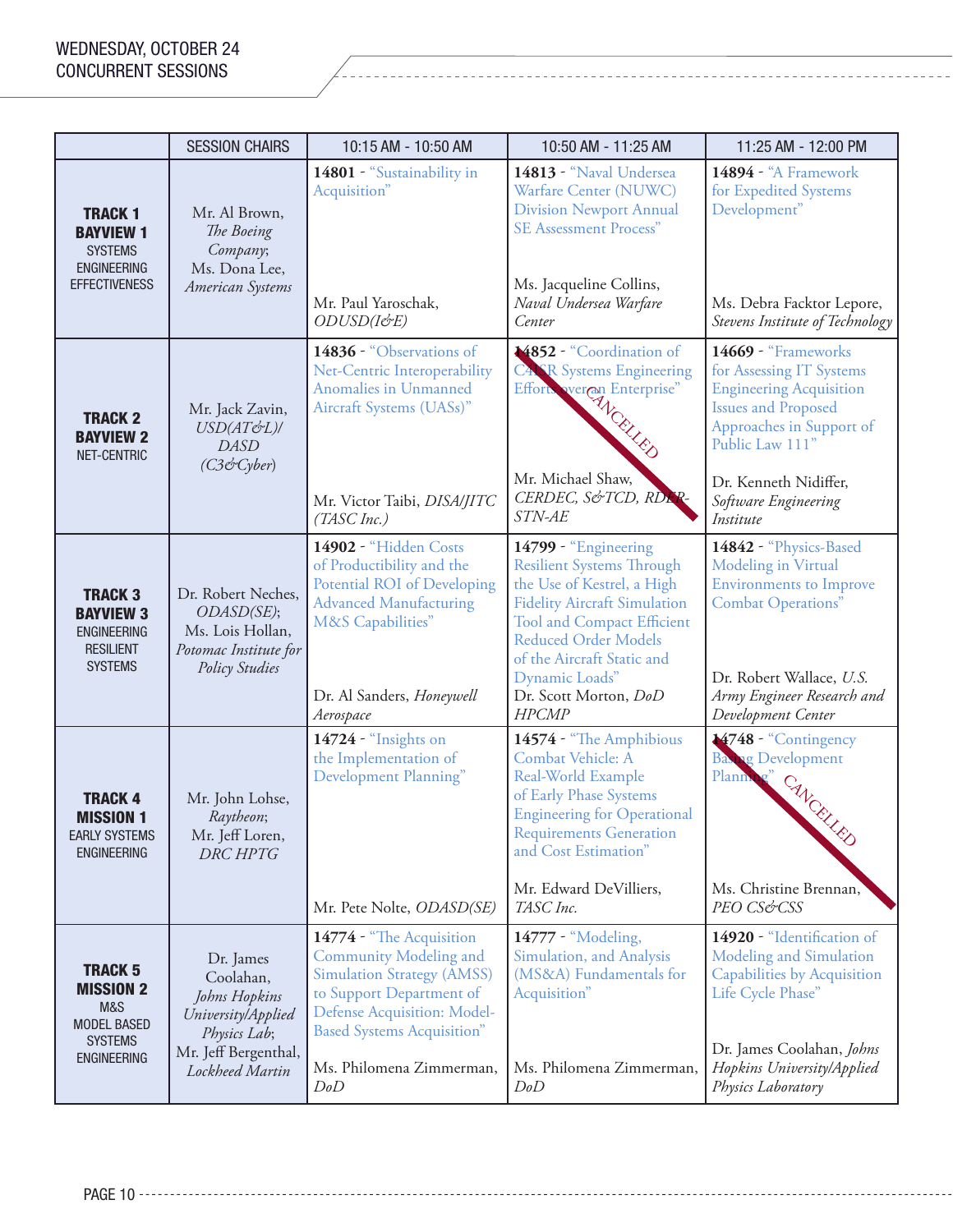|                                                                                               | <b>SESSION CHAIRS</b>                                                                                                               | 10:15 AM - 10:50 AM                                                                                                                                                            | 10:50 AM - 11:25 AM                                                                                                                                  | 11:25 AM - 12:00 PM                                                                                                                                                                 |
|-----------------------------------------------------------------------------------------------|-------------------------------------------------------------------------------------------------------------------------------------|--------------------------------------------------------------------------------------------------------------------------------------------------------------------------------|------------------------------------------------------------------------------------------------------------------------------------------------------|-------------------------------------------------------------------------------------------------------------------------------------------------------------------------------------|
| <b>TRACK 6</b><br><b>MISSION 3</b><br><b>TEST &amp;</b><br><b>EVALUATION</b>                  | Dr. Beth Wilson,<br>Raytheon;<br>Mr. Steve<br>Scukanec,<br>Northrop Grumman<br>Aerospace Sector                                     | 14618 - "Test; Are We<br>Confusing the Issue?"<br>Mr. Steve Scukanec, Northrop<br>Grumman                                                                                      | 14615 - "Developmental<br>Test Framework"<br>Mr. Chris Hauser, AVW<br>Technologies                                                                   | 14967 - "Systems<br>Engineering to T&E<br>- Connecting Tests to<br>Requirements with Design<br>of Experiments - the MC-<br>130W Dragon Spear"<br>Mr. Gregory Hutto, 46 Test<br>Wing |
| <b>TRACK 7</b><br><b>PALM 1</b><br><b>TECHNOLOGY</b><br><b>MATURITY</b>                       | Mr. William Nolte,<br>Air Force Research<br>Laboratory;<br>Dr. James Malas,<br>Air Force Research<br>Laboratory                     | 14903 - "GAO Efforts to<br>Develop a Government-<br>wide Guide on Technology<br>Readiness Assessments"<br>Mr. Ronald Schwenn,<br>Government Accountability<br>$O$ <i>ffice</i> | <b>NEW 14611 -</b><br>"Streamlined Systems<br>Engineering for the S&T<br><b>Business Case"</b><br>Mr. Thomas Archer,<br>SynGenics Corporation        | <b>NEW</b> "Agility,<br>Collaboration, Innovation:<br>Foundations for Attacking<br><b>Wicked Problems"</b><br>Dr. Richard Turner, Stevens<br>Institute                              |
| <b>TRACK 8</b><br><b>PALM 2</b><br><b>EDUCATION &amp;</b><br><b>TRAINING</b>                  | Dr. Don Gelosh,<br>Worcester<br>Polytechnic Institute;<br>Ms. Nicole<br>Hutchison,<br><b>Systems Engineering</b><br>Research Center | 14597 - "Education in<br><b>Complex Systems for Systems</b><br>Engineers"<br>Mr. Gregory Miller, Naval<br>Postgraduate School                                                  | 14934 - "Innovative<br><b>Strategies for Effective</b><br><b>System Engineering</b><br>Training"<br>Dr. Rick Hefner, Northrop<br>Grumman Corporation | 14883 - "Systems<br><b>Engineering Practitioner</b><br>Development via a Multi-<br>Semester Design Project"<br>Dr. Cihan Dagli, Missouri<br>University of Science and<br>Technology |
| <b>TRACK 9</b><br><b>MARINER</b><br><b>POINT</b><br><b>ESOH</b><br>MIL-STD-882E               | Mr. Bob Smith,<br>Booz Allen<br>Hamilton                                                                                            | 14789 - "MIL-STD-882E:<br><b>Eight Element Process</b><br>Changes - Highlight<br>the New Details and<br>Requirements"<br>Ms. Karen Gill, Booz Allen<br>Hamilton                | 14794 - "MIL-STD-882E:<br><b>Software System Safety</b><br>Process in 882E"<br>Mr. Bob Smith, Booz Allen<br>Hamilton                                 | 14790 - "MIL-STD-882E:<br>Mandatory Definitions"<br>Ms. Lucy Rodriguez, Booz<br>Allen Hamilton                                                                                      |
| <b>TRACK 10</b><br><b>CROWN POINT</b><br><b>HUMAN</b><br><b>SYSTEMS</b><br><b>INFORMATION</b> | Mrs. Elaine<br>Thorpe,<br>The Boeing<br>Company;<br>Dr. Matthew<br>Risser,<br>Pacific Science &<br><b>Engineering Group</b>         | 14891 - "An Evolution<br>of Usability Analysis: The<br><b>System of Systems Usability</b><br>(SoS-U) Framework"<br>Dr. Matthew Risser, Pacific<br>Science & Engineering Group  | NEW "The Human Role<br>in Resilience Engineering: A<br>Practical View"<br>Ms. Elaine Thorpe, The<br><b>Boeing Company</b>                            | 14917 - "Malleable<br><b>Function Allocation: The</b><br>Human Role in Resilience<br>Engineering"<br>Dr. Matthew Risser, Pacific<br>Science & Engineering Group                     |
| 12:00 PM - 1:30 PM<br><b>LUNCHEON - Regatta Pavilion</b>                                      |                                                                                                                                     |                                                                                                                                                                                |                                                                                                                                                      |                                                                                                                                                                                     |

-----------------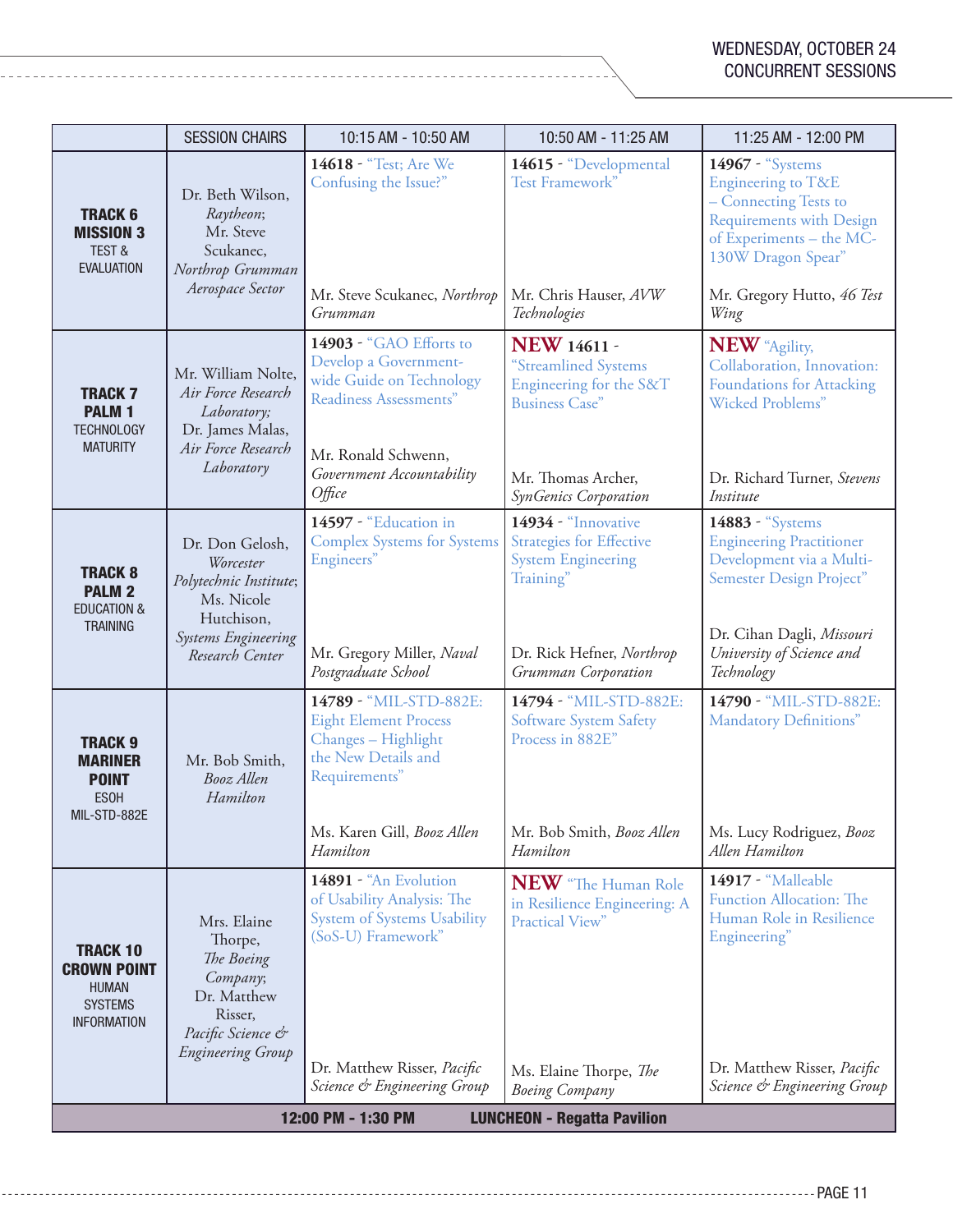|                                                                                                         | <b>SESSION CHAIRS</b>                                                                                                    | 1:30 PM - 2:05 PM                                                                                                                                                                                 | 2:05 PM - 2:40 PM                                                                                                                                                                                                                                      | 2:40 PM - 3:15 PM                                                                                                                                                                                                           |
|---------------------------------------------------------------------------------------------------------|--------------------------------------------------------------------------------------------------------------------------|---------------------------------------------------------------------------------------------------------------------------------------------------------------------------------------------------|--------------------------------------------------------------------------------------------------------------------------------------------------------------------------------------------------------------------------------------------------------|-----------------------------------------------------------------------------------------------------------------------------------------------------------------------------------------------------------------------------|
| <b>TRACK 1</b><br><b>BAYVIEW 1</b><br><b>SYSTEMS</b><br><b>ENGINEERING</b><br><b>EFFECTIVENESS</b>      | Mr. Al Brown,<br>The Boeing<br>Company;<br>Ms. Dona Lee,<br>American Systems                                             | 14512 - "New Scalable<br><b>Acquisition Framework</b><br>in the Department of<br>Commerce"<br>Ms. Sharon Vannucci,<br>Department of Commerce                                                      | 14779 - "A Status Report<br>- Progress and Plans for<br><b>Improving DoD Acquisition</b><br>by Restoring the Use of SE<br><b>Standard Practices"</b><br>Col Christopher Ptachik,<br>USAF (Ret), Alion Science<br>& Technology (SAF/AQXA<br>Contractor) | 14573 - "Characterizing the<br><b>Accuracy of DoD Operating</b><br>& Support Cost Estimates"<br>Maj Erin Ryan, USAF                                                                                                         |
| <b>TRACK 2</b><br><b>BAYVIEW 2</b><br>NET-CENTRIC                                                       | Mr. Jack Zavin,<br>USD(AT&L)/<br><b>DASD</b><br>(C3CCyber)                                                               | 14816 - "Cloud Computing<br>and Systems Engineering"<br>Dr. Steven Dam, SPEC                                                                                                                      | 14870 - "An Infrastructure<br>to Enable Crowd-Sourced<br>Design and Collaboration<br>for Complex Defense<br>Applications"<br>Dr. Jack Zentner, Georgia                                                                                                 | 14625 - "Peer-to-Peer<br>Voice-over-Internet Protocol<br><b>Communications in Mobile</b><br>Ad Hoc Networks"<br>Dr. Radhika Roy, CERDEC,                                                                                    |
| <b>TRACK 3</b><br><b>BAYVIEW 3</b><br><b>ENGINEERING</b><br><b>RESILIENT</b><br><b>SYSTEMS</b>          | Dr. Robert Neches,<br>ODASD(SE);<br>Ms. Lois Hollan,<br>Potomac Institute for<br><b>Policy Studies</b>                   | <b>Innovations</b><br>14855 - "Systems Tradespace<br>Analysis: Assessment of<br><b>Current Capabilities and</b><br><b>Future Directions"</b><br>Mr. Elias Rigas, U.S. Army<br>Research Laboratory | Tech Research Institute<br>14776 - "Implementation<br>of Design Space Exploration<br>and Optimization for Early<br><b>Stage Ship Design"</b><br>Mr. Adrian Mackenna,<br><b>NAVSEA</b>                                                                  | <b>USA</b><br>14752 - "Early Stage<br>Systems Engineering with<br><b>Uncertain Requirements"</b><br>Mr. Michael Bosworth,<br>Naval Sea Systems Command<br>$(SEA$ $05T)$                                                     |
| <b>TRACK 4</b><br><b>MISSION 1</b><br><b>EARLY SYSTEMS</b><br><b>ENGINEERING</b>                        | Mr. John Lohse,<br>Raytheon;<br>Mr. Jeff Loren,<br><b>DRC HPTG</b>                                                       | 14944 - "Army Systems<br><b>Engineering Support to</b><br>Materiel Development<br>Decision (MDD)<br><b>Development Planning</b><br>$(DP)$ "<br>Mr. Leo Smith, USA                                 | 14812 - "Whips and Chains,<br>"Bring Me a Rock," and<br>"DRIP": A Framework for<br><b>Understanding Decision</b><br>Analysis and Decision<br>Support Information"<br>Mr. Jeff Loren, DRC HPTG                                                          | 15241 - "Using the<br><b>Streamlined Systems</b><br><b>Engineering Method for</b><br><b>Science and Technology</b><br>(S&T) to Identify Programs<br>with High Potential to Meet<br>Air Force Needs"<br>Dr. Gerry Hasen, UTC |
| <b>TRACK 5</b><br><b>MISSION 2</b><br>M&S<br><b>MODEL BASED</b><br><b>SYSTEMS</b><br><b>ENGINEERING</b> | Dr. James<br>Coolahan,<br>Johns Hopkins<br>University/Applied<br>Physics Lab;<br>Mr. Jeff Bergenthal,<br>Lockheed Martin | 14888 - "Use of<br>Requirements in Model-<br><b>Based Systems Engineering</b><br>for a Legacy Design"<br>Mr. Philip Simpkins,<br>Kihomac, Inc.                                                    | 14895 - "Using MBSE<br>to Support CMMI's<br><b>Requirements Development</b><br>and Technical Solutions<br>Process Areas"<br>Mr. Frank Salvatore,<br>Dynamics Research<br>Corporation                                                                   | 14814 - "Embedding<br>Command and Control,<br><b>Information Assurance,</b><br>and Other Decision Points<br>in Model-Based Systems<br><b>Engineering (MBSE)</b><br>Analyses"<br>Dr. Steven Dam, SPEC<br><i>Innovations</i>  |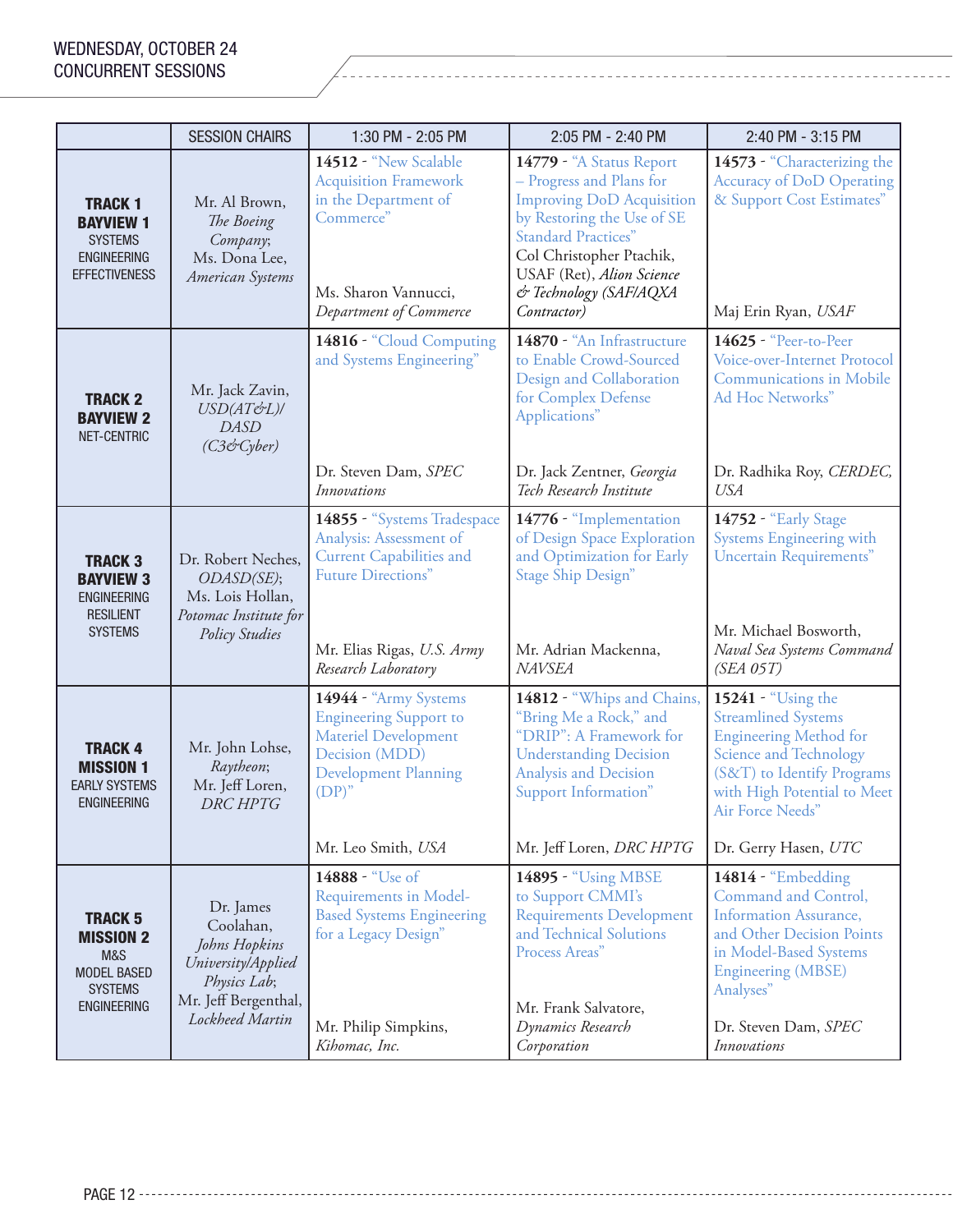|                                                                                 | <b>SESSION CHAIRS</b>                                                                                                               | 1:30 PM - 2:05 PM                                                                                                                                              | 2:05 PM - 2:40 PM                                                                                                                                                              | 2:40 PM - 3:15 PM                                                                                                                                                                                                                     |
|---------------------------------------------------------------------------------|-------------------------------------------------------------------------------------------------------------------------------------|----------------------------------------------------------------------------------------------------------------------------------------------------------------|--------------------------------------------------------------------------------------------------------------------------------------------------------------------------------|---------------------------------------------------------------------------------------------------------------------------------------------------------------------------------------------------------------------------------------|
| <b>TRACK 6</b><br><b>MISSION 3</b><br>STATISTICAL TEST<br><b>OPTIMIZATION</b>   | Dr. Neal<br>Mackertich,<br>Raytheon;<br>Dr. Beth Wilson,<br>Raytheon                                                                | 14896 - "A Priori Factor<br>Validation and Use Case<br>Analysis for Effective DoE<br>Application"<br>Mr. Clint Cole, Raytheon<br>Missile Systems               | 14775 - "Evaluating and<br><b>Improving Operational Test</b><br><b>Effectiveness Using Statistical</b><br>Test Optimization"<br>Mr. Kedar Phadke, Phadke<br>Associates         | 14805 - "A Preliminary<br><b>Decision Support</b><br>Framework for<br>Developmental Test and<br>Evaluation (DT&E):<br>A Systems Engineering<br>Perspective"<br>Mrs. Alethea Rucker, USAF                                              |
| <b>TRACK 7</b><br><b>PALM1</b><br><b>TECHNOLOGY</b><br><b>MATURITY</b>          | Mr. William Nolte,<br>Air Force Research<br>Laboratory;<br>Dr. James Malas,<br>Air Force Research<br>Laboratory                     | 14784 - "A Data Item<br><b>Description for System</b><br>Feasibility Evidence"<br>Dr. Barry Boehm, University<br>of Southern California                        | 14619 - "Using Sensitivity<br>Analysis in Multi Criteria<br>Decision Making to Improve<br>DoD Requirements Analysis"<br>Mr. Justin Rettaliata, George<br>Washington University | $14882 - {^{\omega} \text{On}}$<br>Understanding and<br><b>Contrasting Certification</b><br><b>Review Processes for</b><br>Software and Hardware<br>Components: An Industrial<br>Case Study"<br>Dr. Madeline Diep,<br>Fraunhofer CESE |
| <b>TRACK 8</b><br><b>PALM 2</b><br><b>EDUCATION &amp;</b><br><b>TRAINING</b>    | Dr. Don Gelosh,<br>Worcester<br>Polytechnic Institute;<br>Ms. Nicole<br>Hutchison,<br><b>Systems Engineering</b><br>Research Center | 14765 - "SPAWAR Systems<br><b>Engineering Training</b><br>Approach"<br>Mr. Duston Hayward,<br>SPAWAR Systems Center<br>Pacific                                 | 14718 - "SEQual - Systems<br><b>Engineering Workforce</b><br>Development"<br>Mr. Leonard Mikolajczak,<br><b>IS&amp;GS</b>                                                      | 14758 - "Systems<br>Engineering Leadership - It<br>Starts on Day One"<br>Dr. Don Gelosh, Worcester<br>Polytechnic Institute                                                                                                           |
| <b>TRACK 9</b><br><b>MARINER</b><br><b>POINT</b><br><b>ESOH</b><br>MIL-STD-882E | Mr. Bob Smith,<br>Booz Allen<br>Hamilton                                                                                            | 14863 - "MIL-STD-882E:<br>Quantitative vs. Qualitative<br><b>ESOH Risk Assessments</b><br>Using the 882E Risk Matrix"<br>Mr. Bob Smith, Booz Allen<br>Hamilton | 14791 - "MIL-STD-<br>882E: Risk Acceptance<br>Requirements and Scenarios"<br>Ms. Karen Gill, Booz Allen<br>Hamilton                                                            | 14793 - "MIL-STD-882E:<br><b>882E Hazard Tracking</b><br><b>System Requirements and</b><br>Options"<br>Mr. William Thacker, Booz<br>Allen Hamilton                                                                                    |
| <b>TRACK 10</b><br><b>CROWN POINT</b><br><b>SOFTWARE</b><br><b>DEVELOPMENT</b>  | Mr. Paul Croll,<br>CSC                                                                                                              | 14666 - "Case Study of<br>a Program using an Agile<br><b>Software Development</b><br>Process"<br>Ms. Phyllis Marbach, The<br><b>Boeing Company</b>             | 14798 - "A Methodology<br>for Exposing Software Safety<br><b>Risk in Early Development</b><br>Phases"<br>Dr. Lucas Layman,<br>Fraunhofer USA                                   | 14972 - "Defining<br><b>Requirements for Error</b><br>Handling with Usage<br>Models"<br>Dr. William Bail, The<br><b>MITRE</b> Corporation                                                                                             |
| 3:15 PM - 3:45 PM<br><b>AFTERNOON BREAK - Regatta Pavilion</b>                  |                                                                                                                                     |                                                                                                                                                                |                                                                                                                                                                                |                                                                                                                                                                                                                                       |

--------------------------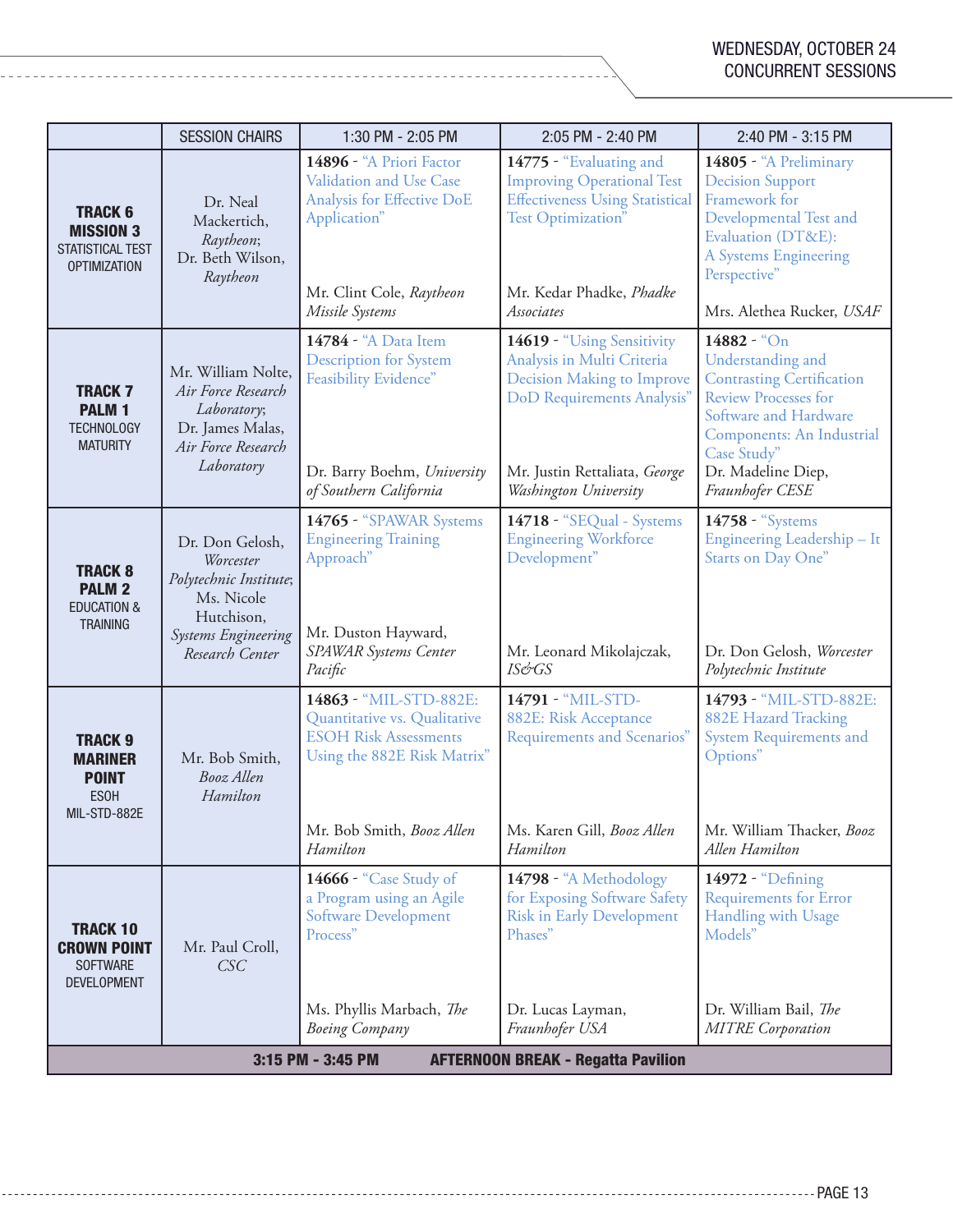|                                                                                                         | <b>SESSION CHAIRS</b>                                                                                                    | 3:45 PM - 4:20 PM                                                                                                                                                                                                                   | 4:20 PM - 4:55 PM                                                                                                                                                  | 4:55 PM - 5:30 PM                                                                                                                                    | 5:30 PM - 6:05 PM                                                                                                                                                                                             |
|---------------------------------------------------------------------------------------------------------|--------------------------------------------------------------------------------------------------------------------------|-------------------------------------------------------------------------------------------------------------------------------------------------------------------------------------------------------------------------------------|--------------------------------------------------------------------------------------------------------------------------------------------------------------------|------------------------------------------------------------------------------------------------------------------------------------------------------|---------------------------------------------------------------------------------------------------------------------------------------------------------------------------------------------------------------|
| <b>TRACK 1</b><br><b>BAYVIEW 1</b><br><b>SYSTEMS</b><br><b>ENGINEERING</b><br><b>EFFECTIVENESS</b>      | Mr. Al Brown,<br>The Boeing<br>Company;<br>Ms. Dona Lee,<br>American Systems                                             | 14828 - "Metric<br>Systems for<br><b>Executive Overview"</b><br>Mr. Jesse Crowley,<br>Raytheon Missile<br>Systems                                                                                                                   | 14866 - "Turning<br>Data in to the<br><b>Tradeoff Analyses</b><br><b>Needed by Decision</b><br>Makers"<br>Mr. Richard Swanson,<br>Dynamics Research<br>Corporation | 14628 - "Lean<br><b>Enablers</b> for<br>Managing<br>Engineering<br>Programs"<br>Ms. Lori Zipes, Naval<br>Surface Warfare Center<br>Panama City       |                                                                                                                                                                                                               |
| <b>TRACK 2</b><br><b>BAYVIEW 2</b><br>SOS/NET<br><b>CENTRIC</b>                                         | Dr. Judith<br>Dahmann;<br>The MITRE<br>Corporation<br>Mr. Jack Zavin,<br>USD(AT&L)/<br><b>DASD</b><br>(C3&Cyber)         | 14590 -<br>"Experimental<br>Research and<br><b>Future Approach</b><br>on Evaluating<br><b>Service Oriented</b><br>Architecture<br>(SOA) Challenges<br>in a Real-Time<br><b>Combat System</b><br>Environment"<br>Mr. James Moreland, | 14750 - "System<br>Re-Tasking to Achieve<br>Resilience in an SoS"                                                                                                  | 14766 - "Addressing<br>Navy's Information<br><b>Dominance Technical</b><br>Authority through<br>System of Systems<br>Engineering and<br>Integration" | <b>NEW</b> 15271 -<br>"DoD Architectures<br>and Systems Engi-<br>neering Integration"                                                                                                                         |
|                                                                                                         |                                                                                                                          | Naval Surface<br>Warfare Center<br>Dahlgren Division                                                                                                                                                                                | Ms. Payuna Uday,<br>Purdue University                                                                                                                              | Dr. Warren Vaneman,<br>Naval Postgraduate<br>School                                                                                                  | Mr. Dave McDaniel,<br>Silver Bullet<br>Solutions, Inc                                                                                                                                                         |
| <b>TRACK 3</b><br><b>BAYVIEW 3</b><br><b>ENGINEERING</b><br><b>RESILIENT</b><br><b>SYSTEMS</b>          | Dr. Robert Neches,<br>ODASD(SE);<br>Ms. Lois Hollan,<br>Potomac Institute for<br>Policy Studies                          |                                                                                                                                                                                                                                     | Dr. Robert Hummel, Potomac Institute for Policy Studies                                                                                                            | 14767 Panel - "Making ERS Possible: Current Commercial Tools and Techniques"                                                                         |                                                                                                                                                                                                               |
| <b>TRACK 4</b><br><b>MISSION 1</b><br><b>EARLY SYSTEMS</b><br>ENGINEERING/SOS                           | Mr. John Lohse,<br>Raytheon;<br>Dr. Judith<br>Dahmann,<br>The MITRE<br>Corporation                                       | $14664 -$<br>"Application of the<br>WANK Model to an<br>SoS Acquistion"<br><b>RELES</b><br>Ms. Helene<br>Anderson,<br>DASN(RDTE)<br><b>CHSENG</b>                                                                                   | 14720 - "Mission<br>Architecture: The Key<br>to Successful Pre-<br>Milestone A Systems<br>Engineering"<br>Mr. Michael Stokes,<br>Raytheon                          |                                                                                                                                                      |                                                                                                                                                                                                               |
| <b>TRACK 5</b><br><b>MISSION 2</b><br>M&S<br><b>MODEL BASED</b><br><b>SYSTEMS</b><br><b>ENGINEERING</b> | Dr. James<br>Coolahan,<br>Johns Hopkins<br>University/Applied<br>Physics Lab;<br>Mr. Jeff Bergenthal,<br>Lockheed Martin | 14899 - "Concept<br>Engineering<br>Technologies to<br><b>Advance Model-</b><br><b>Based Systems</b><br>Engineering"<br>Dr. Robert Cloutier,<br>Stevens Institute of<br>Technology, School of<br>Systems                             | 14841 - "Integrated<br>Modeling and<br>Analysis to Support<br>MBSE"<br>Dr. Peter Menegay,<br>Phoenix Integration                                                   | 14873 - "Template<br>for Establishing a<br>Documentation<br>Standard from a<br>SysML Model"<br>Mr. Tim Tritsch,<br><b>HPTG/DRC</b>                   | 14906 -<br>"Demystifying the<br>Worlds of M&S and<br><b>MBSE</b> ; Illustrating<br>a Practical Flow<br>through the Worlds<br>- Leveraging the<br>Power of Both"<br>Mr. Bradford<br>Newman, Lockheed<br>Martin |

PAGE 14 --------------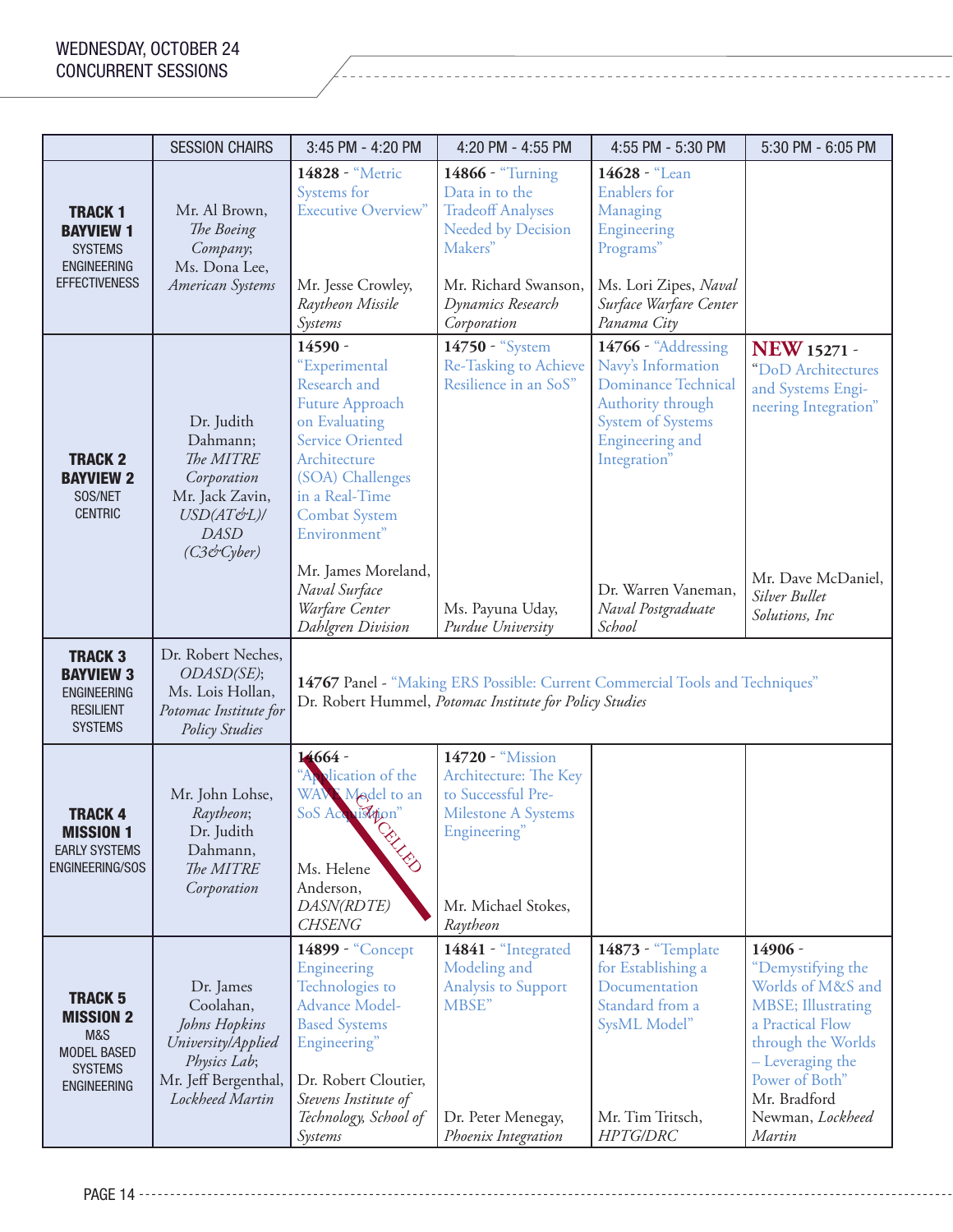|                                                                                                                | <b>SESSION CHAIRS</b>                                                                                                               | 3:45 PM - 4:20 PM                                                                                                                                                                     | 4:20 PM - 4:55 PM                                                                                                                                                                                           | 4:55 PM - 5:30 PM                                                                                                                                                                                                                                                                            | 5:30 PM - 6:05 PM                                                                                                                                                                                                   |
|----------------------------------------------------------------------------------------------------------------|-------------------------------------------------------------------------------------------------------------------------------------|---------------------------------------------------------------------------------------------------------------------------------------------------------------------------------------|-------------------------------------------------------------------------------------------------------------------------------------------------------------------------------------------------------------|----------------------------------------------------------------------------------------------------------------------------------------------------------------------------------------------------------------------------------------------------------------------------------------------|---------------------------------------------------------------------------------------------------------------------------------------------------------------------------------------------------------------------|
| <b>TRACK 6</b><br><b>MISSION 3</b><br>STATISTICAL TEST<br><b>OPTIMIZATION</b>                                  | Dr. Neal<br>Mackertich,<br>Raytheon;<br>Dr. Beth Wilson,<br>Raytheon                                                                | 14668 -<br>"Statistically-Based<br>Test Optimization"<br>Dr. Neal Mackertich,<br>Raytheon                                                                                             | Dr. Beth Wilson, Raytheon                                                                                                                                                                                   | 14925 Panel - "Scientific Methods for Test Optimization Case Study"                                                                                                                                                                                                                          |                                                                                                                                                                                                                     |
| <b>TRACK 7</b><br><b>PALM1</b><br><b>TECHNOLOGY</b><br><b>MATURITY</b>                                         | Mr. William Nolte,<br>Air Force Research<br>Laboratory;<br>Dr. James Malas,<br>Air Force Research<br>Laboratory                     | 14832 - "Unified<br>System "ility"<br>Definition<br>Framework"<br>Mr. Andrew Long,<br>Kinsey Technical<br>Services, Inc.                                                              | 14653 - "Best Prac-<br>tice Implementation<br>of Integrated Metric<br>Environment"<br>Mr. David Corbeil,<br>Northrop Grumman                                                                                | 14880 - "Applying<br>Architectures to<br>Modernization,<br>Sustainment and<br><b>Investment Planning"</b><br>Mr. Richard Sorensen,<br><b>KIHOMAC</b>                                                                                                                                         | $14612 -$<br>"Sustainment and<br><b>Upgrade of Legacy</b><br><b>Systems:</b> How to<br><b>Address Scope</b><br>and Cost Risk<br>for Obsolescence<br>Upgrades"<br>Mrs. Milly Lierman,<br>Raytheon Missile<br>Systems |
| <b>TRACK 8</b><br><b>PALM 2</b><br><b>EDUCATION &amp;</b><br><b>TRAINING</b>                                   | Dr. Don Gelosh,<br>Worcester<br>Polytechnic Institute;<br>Ms. Nicole<br>Hutchison,<br><b>Systems Engineering</b><br>Research Center | 14959 - "Army<br><b>SE Workforce</b><br>Development,<br>Education &<br>Training"<br>Mr. Smit Patel, U.S.<br>Army RDECOM-<br>ARDEC                                                     | 14585 - "Technology<br>Support for<br><b>Distributed Learning</b><br>at NPS: A Story of<br><b>System Evolution</b><br>and SE Workforce<br>Education"<br>Mr. Gregory Miller,<br>Naval Postgraduate<br>School | 14709 - "Science,<br>Technology,<br>Engineering and<br>Mathematics (STEM)<br>Event at Quantico<br>School"<br>Mr. Michael Ferraro,<br>Marine Corps Systems<br>Command                                                                                                                         | $NEW - $ The<br>Qualities of<br><b>Excellent Systems</b><br>Engineers"<br>Mr. Gerard Fisher,<br>The Aerospace<br>Corporation                                                                                        |
| <b>TRACK 9</b><br><b>MARINER</b><br><b>POINT</b><br><b>ESOH</b><br><b>CASE STUDIES</b>                         | Mr. Bob Smith,<br>Booz Allen<br>Hamilton                                                                                            | 14792 - "MIL-<br>STD-882E: Putting<br>882E on Contract-<br><b>Employing the Task</b><br><b>Descriptions When</b><br>Necessary"<br>Mr. Jefferson Walker,<br><b>Booz Allen Hamilton</b> | 14818 - "Architecting<br>for Disaster<br>Preparedness"<br>Dr. Steven Dam,<br><b>SPEC</b> Innovations                                                                                                        | 14541 - "Test and<br><b>Evaluation of Black</b><br>Swan Risks in Early<br><b>Systems Development</b><br>for Maximum<br><b>Effectiveness: A</b><br>Case Study of<br><b>Lightning Protection</b><br>of Insensitive High<br>Explosives"<br>Mr. Gary Sanders,<br>Sandia National<br>Laboratories |                                                                                                                                                                                                                     |
| <b>TRACK 10</b><br><b>CROWN POINT</b><br><b>SOFTWARE</b><br><b>ARCHITECTURE &amp;</b><br><b>INFRASTRUCTURE</b> | Mr. Paul Croll,<br>CSC                                                                                                              | 14687 - "Software<br><b>Engineering:</b><br>Architecture-<br><b>Driven Software</b><br>Development"<br>Mr. Richard<br>Schmidt, Systems<br>Analysis, Inc.                              | 14809 - "Architecting the Cloud: Enterprise<br>Architecture Patterns for Cloud Computing"<br>Ms. Claudia Rose, BBII                                                                                         |                                                                                                                                                                                                                                                                                              |                                                                                                                                                                                                                     |

-----------------

\_\_\_\_\_\_\_\_\_\_\_\_\_\_\_\_\_\_\_\_\_\_\_\_\_\_\_\_\_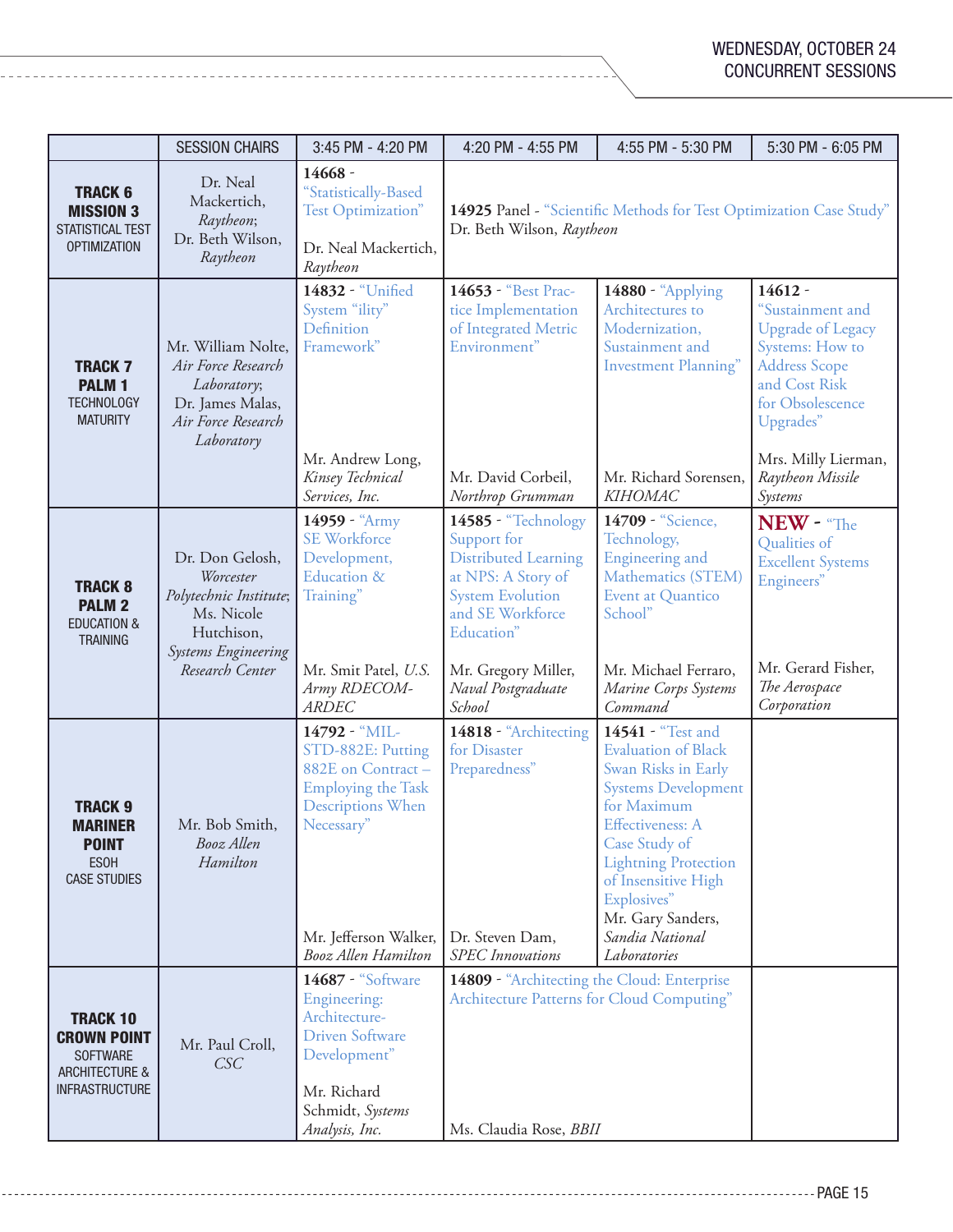## THURSDAY, OCTOBER 25, 2012

|                                                                                                    | <b>SESSION CHAIRS</b>                                                                                                    | 8:00 AM - 8:35 AM                                                                                                                                                                                             | 8:35 AM - 9:10 AM                                                                                                                                                                                                                                                                                     | 9:10 AM - 9:45 AM                                                                                                                                                                                                                         |
|----------------------------------------------------------------------------------------------------|--------------------------------------------------------------------------------------------------------------------------|---------------------------------------------------------------------------------------------------------------------------------------------------------------------------------------------------------------|-------------------------------------------------------------------------------------------------------------------------------------------------------------------------------------------------------------------------------------------------------------------------------------------------------|-------------------------------------------------------------------------------------------------------------------------------------------------------------------------------------------------------------------------------------------|
| <b>TRACK 1</b><br><b>BAYVIEW 1</b><br><b>SYSTEMS</b><br><b>ENGINEERING</b><br><b>EFFECTIVENESS</b> | Mr. Al Brown,<br>The Boeing<br>Company;<br>Ms. Dona Lee,<br>American Systems                                             | 14786 - "Application of<br><b>Integration Readiness</b><br>Level (RL) (M Assessing<br>Technology Subsystem<br>Mr. Jerome Tzau, TARDEC                                                                         | 14938 - "System<br><b>Development Performance</b><br>Measurement: Validation of<br>the Effectiveness of an Initial<br><b>Indicator Set and Addressing</b><br><b>Additional Information</b><br>Needs"<br>Mr. Peter McLoone,<br>Lockheed Martin IS&GS                                                   | Fun ifecycle Integrant<br>Ms. Paula Gillis, TARDEC                                                                                                                                                                                        |
| <b>TRACK 2</b><br><b>BAYVIEW 2</b><br>SOS POLICIES,<br>ISSUES, &<br><b>IMPLEMENTATION</b>          | Dr. Judith<br>Dahmann,<br>The MITRE<br>Corporation;<br>Mr. John Palmer,<br>The Boeing<br>Company                         | 14722 - "System of Systems<br>(SoS) Systems Engineering<br>in Acquisition Program<br>Planning"<br>Ms. Kristen Baldwin,<br>ODASD(SE)                                                                           | 14770 - "SoS Pain Points<br>- INCOSE SoS Working<br>Group Survey"<br>Dr. Judith Dahmann,<br>The MITRE Corporation                                                                                                                                                                                     | 14856 - "System of Systems<br><b>Operational Availability</b><br>Modeling"<br>Mr. Dennis Anderson,<br>Sandia National Laboratories                                                                                                        |
| <b>TRACK 3</b><br><b>BAYVIEW 3</b><br><b>ENGINEERING</b><br><b>RESILIENT</b><br><b>SYSTEMS</b>     | Dr. Robert Neches,<br>ODASD(SE);<br>Ms. Lois Hollan,<br>Potomac Institute for<br><b>Policy Studies</b>                   | 14833 - "Design of Resilient<br>U.S. Space Architectures"<br>Mr. Andrew Long, Kinsey<br>Technical Services, Inc.                                                                                              | 14652 - "Case Study in<br>the Development and<br>Implementation of Platform-<br>based and Model-based<br>Engineering with HPC to<br><b>Convert From Prototype-</b><br>based to Physics-based,<br><b>Computational Product</b><br>Development"<br>Mr. Loren Miller, DoD<br><b>HPCMP CREATE Program</b> | 14921 - "Platform<br><b>Evolution - Extending</b><br>System Lifecycles Under<br>Uncertainty"<br>Mr. Troy Peterson, Booz<br>Allen Hamilton                                                                                                 |
| <b>TRACK 4</b><br><b>MISSION 1</b><br><b>EARLY SYSTEMS</b><br><b>ENGINEERING</b>                   | Mr. John Lohse,<br>Raytheon;<br>Mr. Jeff Loren,<br>DRC HPTG                                                              | 14782 - "Integrating<br><b>Requirements to Analyze</b><br>Capability Gaps and<br>Redundances 4poss the<br>Army's System of Systems<br>$(SoS)^"$<br>Mr. Edward Dooley, O.S.<br>Army ARDEC, Picamany<br>Arsenal |                                                                                                                                                                                                                                                                                                       | 14691 - "Systems<br><b>Engineering Best Practices</b><br>in Science and Technology,<br>Low Altitude Small<br><b>Unmanned Aircraft System</b><br>(SUAS) Military Utility<br>Study"<br>Ms. Carol Ventresca,<br><b>SynGenics Corporation</b> |
| <b>TRACK 5</b><br><b>MISSION 2</b><br>M&S<br>COST&<br><b>CAPABILITY</b>                            | Dr. James<br>Coolahan,<br>Johns Hopkins<br>University/Applied<br>Physics Lab;<br>Mr. Jeff Bergenthal,<br>Lockheed Martin | 14877 - "FACT: Enabling<br>Systems Engineering as a<br>Web Service"<br>Mr. Daniel Browne, Georgia<br>Tech Research Institute                                                                                  | 14834 - "Systems Dynamics<br>Simulation of the Impacts<br>of Human Resource<br>Policy Decisions on Total<br>Ownership<br>Mr. Behzad Esmaerian,<br>University of Central Horida                                                                                                                        | 14929 - "Capability-Driven<br><b>Systems Engineering Process</b><br>with SoS and MS&A<br>Considerations"<br>Mr. Mitchel Miller,<br><b>AFMC/EN</b>                                                                                         |

PAGE 16 ------------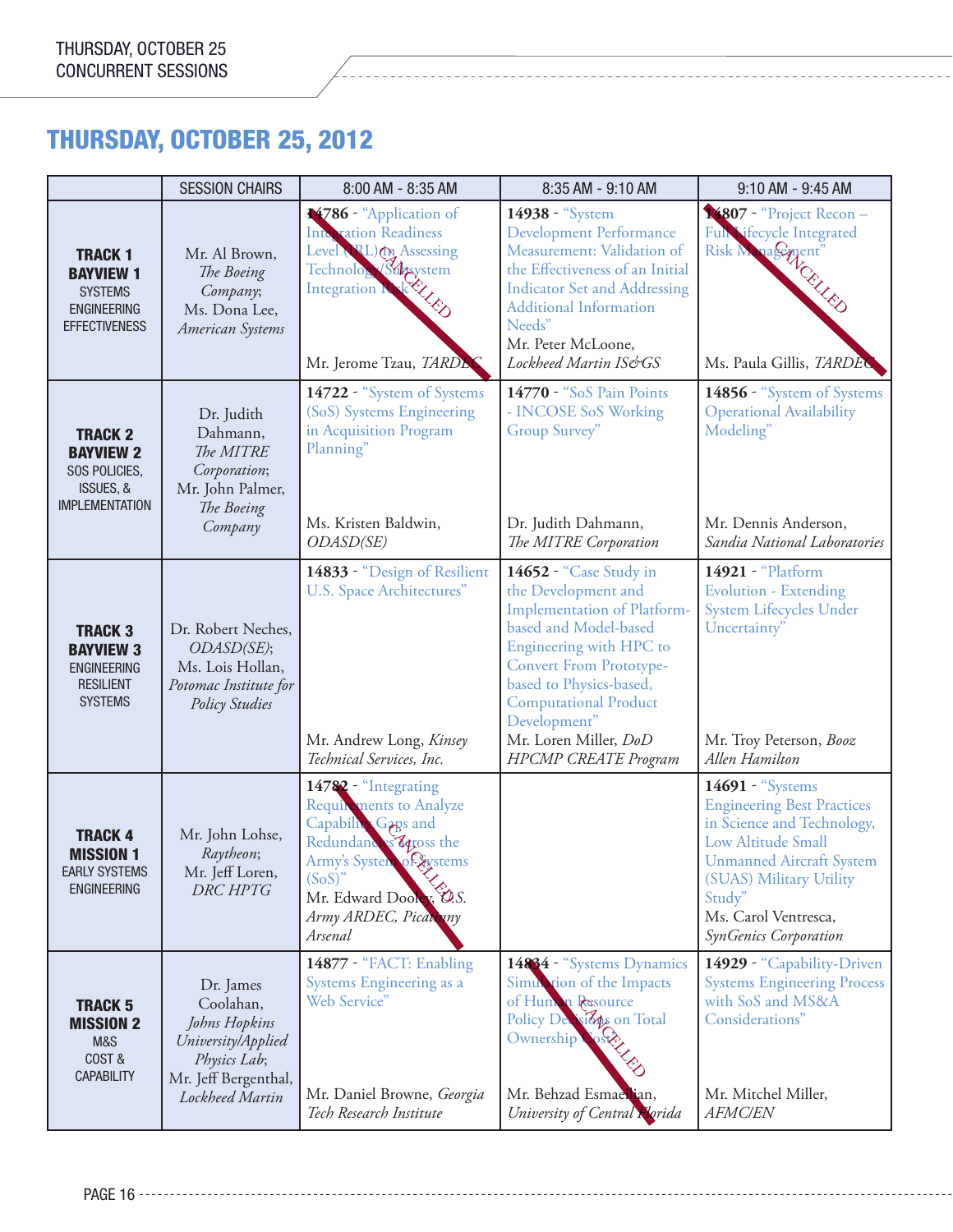|                                                                                         | <b>SESSION CHAIRS</b>                                                                                                        | 8:00 AM - 8:35 AM                                                                                                                                                                                                                                                                      | 8:35 AM - 9:10 AM                                                                                                                                                                                     | 9:10 AM - 9:45 AM                                                                                                                                                                                                     |
|-----------------------------------------------------------------------------------------|------------------------------------------------------------------------------------------------------------------------------|----------------------------------------------------------------------------------------------------------------------------------------------------------------------------------------------------------------------------------------------------------------------------------------|-------------------------------------------------------------------------------------------------------------------------------------------------------------------------------------------------------|-----------------------------------------------------------------------------------------------------------------------------------------------------------------------------------------------------------------------|
| <b>TRACK 6</b><br><b>MISSION 3</b><br><b>PROGRAM</b><br>MANAGEMENT -<br><b>PLANNING</b> | Mr. Gene<br>Rosenbluth,<br>Northrop Grumman<br>Missile Systems                                                               | 14606 - "Agile Surveillance<br>Points"<br>Mr. Richard Carlson, The<br><b>Boeing Company</b>                                                                                                                                                                                            | 14890 - "A 2-step Process for<br><b>Requirements Prioritization</b><br>and Selection for Large-<br><b>Scale Engineering Defense</b><br>Projects"<br>Mr. Jason McZara, George<br>Washington University | 14892 - "The Evolution of<br>a Science Project: System<br><b>Dynamics Modeling</b><br>of Recurring Software-<br><b>Intensive Acquisition</b><br>Behaviors"<br>Mr. William Novak,<br>Software Engineering<br>Institute |
| <b>TRACK 7</b><br><b>PALM1</b><br><b>AFFORDABILITY</b>                                  | Mr. Frank Serna,<br>The Charles Stark<br>Draper Laboratory,<br>Inc.                                                          | 14588 - "MORS<br><b>Affordability Analysis</b><br>Workshop: Overall<br>Workshop Results"<br>Mr. Kirk Michaelson,<br>Lockheed Martin                                                                                                                                                    | 14785 - "A Value-Based<br><b>Orthogonal Framework</b><br>for Improving Life Cycle<br>Affordability"<br>Dr. Barry Boehm, University<br>of Southern California                                          | 14939 - "Affordability<br><b>Measurement: Exploring</b><br>Qualitative Approaches"<br>Mr. Peter McLoone,<br>Lockheed Martin IS&GS                                                                                     |
| <b>TRACK 8</b><br><b>PALM 2</b><br>E&T<br><b>ACADEMIC</b><br><b>ADVISORY BOARDS</b>     | Dr. Don Gelosh,<br>Worcester<br>Polytechnic Institute;<br>Ms. Nicole<br>Hutchison,<br>Systems Engineering<br>Research Center | 14827 Panel - "Academic Advisory Boards: Expectations and Opportunities"<br>Moderator: Dr. David Olwell, Naval Postgraduate School<br>Panelists:<br>▶ Dr. Cihan Dagli, Missouri S&T<br>Mr. Garry Roedler, Lockheed Martin<br>COL Donna Korycinski, USA, United States Military Academy |                                                                                                                                                                                                       |                                                                                                                                                                                                                       |
| <b>TRACK 9</b><br><b>MARINER</b><br><b>POINT</b><br><b>ESOH</b><br><b>JOINT NEPA</b>    | Mr. Bob Smith,<br>Booz Allen<br>Hamilton                                                                                     | 14840 - "NEPA and Systems<br>Engineering: Managing the<br>Environmental Risk"<br>Mr. George Evans, Prospective<br>Technology, Inc.                                                                                                                                                     | 14843 - "NEPA Compliance<br>Challenges for Joint<br>Acquisition Programs: U.S.<br>Air Force Perspective"<br>Mr. Samuel Brown, Alion<br>Science and Technology                                         | 14844 - "New Concept<br>for PESHE and NEPA/<br>EO 12114 Compliance<br>Schedule"<br>Ms. Lucy Rodriguez, Booz<br>Allen Hamilton                                                                                         |
| <b>TRACK 10</b><br><b>CROWN POINT</b><br>SOS/<br><b>ARCHITECTURE</b>                    | Ms. Barbara<br>Sheeley,<br>The Boeing<br>Company                                                                             | 14808 - "The Evolution of<br><b>Emergent Architectures"</b><br>Ms. Claudia Rose, <i>BBII</i>                                                                                                                                                                                           | 14690 - "The Challenges of<br><b>Implementing Open Systems</b><br>Architecture"<br>Mr. William Decker, Defense<br>Acquisition University                                                              | <b>14835 - "A Portfolio</b><br>Approach to System-of-<br><b>Systems Acquistion and</b><br>Architecture"<br>Dr. Navindran<br>Davendralingam, Purdue<br>University                                                      |
| 9:45 AM - 10:15 AM<br><b>MORNING BREAK - Regatta Pavilion</b>                           |                                                                                                                              |                                                                                                                                                                                                                                                                                        |                                                                                                                                                                                                       |                                                                                                                                                                                                                       |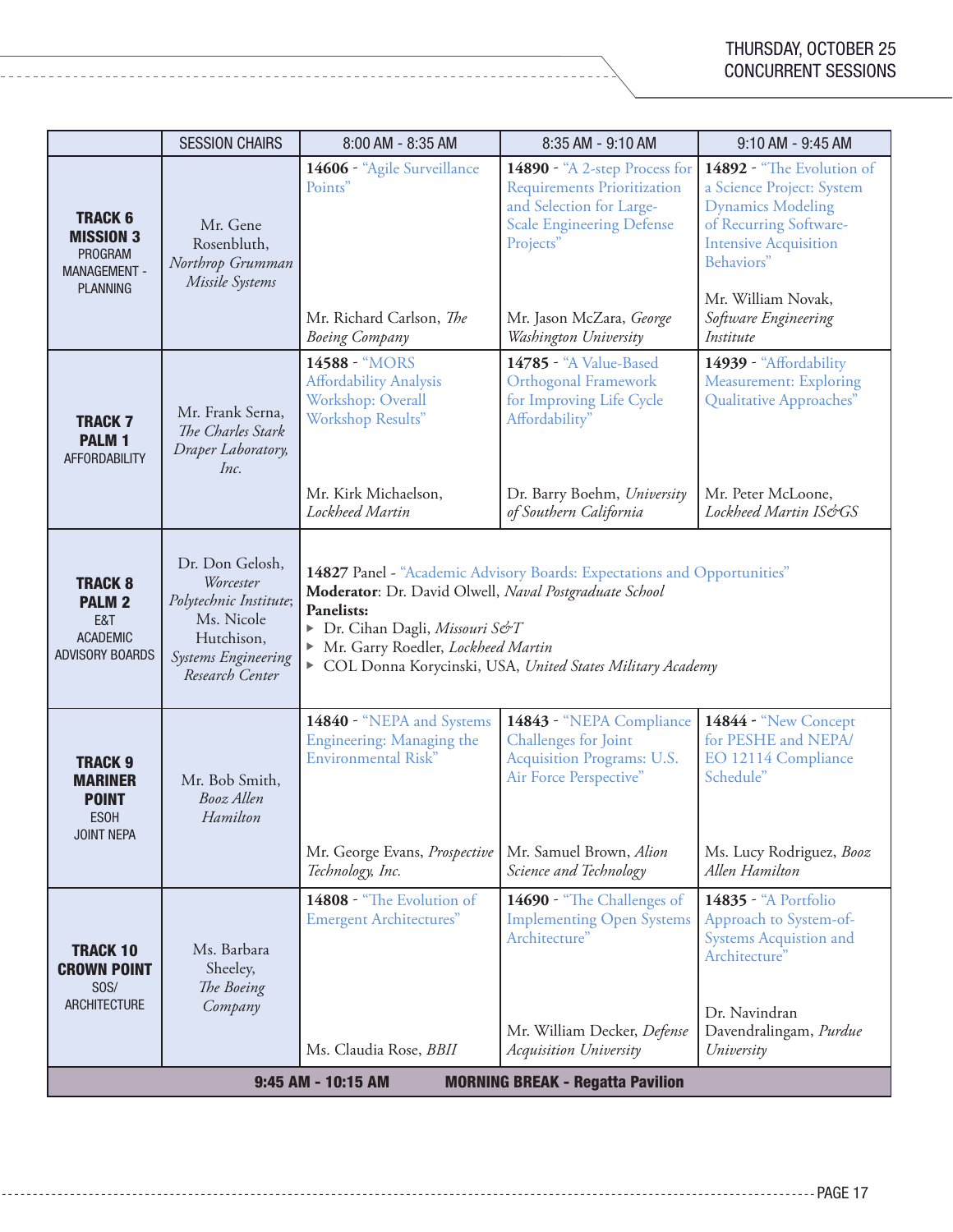|                                                                                                                                           | <b>SESSION CHAIRS</b>                                                                                                    | 10:15 AM - 10:50 AM                                                                                                                                                                                                | 10:50 AM - 11:25 AM                                                                                                                                                                                                | 11:25 AM - 12:00 PM                                                                                                                                                                                               |
|-------------------------------------------------------------------------------------------------------------------------------------------|--------------------------------------------------------------------------------------------------------------------------|--------------------------------------------------------------------------------------------------------------------------------------------------------------------------------------------------------------------|--------------------------------------------------------------------------------------------------------------------------------------------------------------------------------------------------------------------|-------------------------------------------------------------------------------------------------------------------------------------------------------------------------------------------------------------------|
| <b>TRACK 1</b><br><b>BAYVIEW 1</b><br><b>SYSTEMS</b><br><b>ENGINEERING</b><br><b>EFFECTIVENESS</b>                                        | Mr. Al Brown,<br>The Boeing<br>Company;<br>Ms. Dona Lee,<br>American Systems                                             | 14795 - "Tailoring of Failure<br>Mode and Effects Analysis<br>(FMEA) To DoD Systems<br>and Programs 42an Effective<br>Risk Identification and<br>Prioritization To<br>Mr. Kadry Rizk, U.S. Army -<br><b>TARDEC</b> | 14829 - "Systematic<br><b>Approach for Product</b><br><b>Quality Escape Elimination</b><br>and Defect Reduction"<br>Mr. Martin Woznica,<br>Raytheon Missile Systems                                                | 14803 - "A Standardized<br>Apple ach for Evaluating<br>Require engage Eliminate<br>Mr. Douglas Cohen,<br>Army ARDEC                                                                                               |
| <b>TRACK 2</b><br><b>BAYVIEW 2</b><br>S <sub>0</sub> S<br><b>DEVELOPMENT &amp;</b><br><b>EXECUTION</b>                                    | Dr. Judith<br>Dahmann,<br>The MITRE<br>Corporation;<br>Mr. John Palmer,<br>The Boeing<br>Company                         | 14867 - "Modeling an<br><b>Acquisition Decision-Making</b><br>Process for the FAA NextGen<br>Systems of Systems"<br>Dr. Mark Blackburn, Stevens<br>Institute of Technology                                         | 14929 - "Capability-Driven<br><b>Systems Engineering Process</b><br>with SoS and MS&A<br>Considerations"<br>Mr. Mitchel Miller,<br><b>AFMC/EN</b>                                                                  | 4772 - "U.S. Army SoS<br><b>Update</b><br>CANCEL<br>Mr. Phillip Minor Office<br>of Chief Systems Engineer,<br>ASA(ALT)                                                                                            |
| <b>TRACK 3</b><br><b>BAYVIEW 3</b><br><b>ENGINEERING</b><br><b>RESILIENT</b><br><b>SYSTEMS:</b><br><b>OPPORTUNITIES</b><br>FOR THE FUTURE | Dr. Robert Neches,<br>ODASD(SE);<br>Ms. Lois Hollan,<br>Potomac Institute for<br>Policy Studies                          | 14848 - "Model-Based<br><b>Engineering: Opportunities,</b><br>Risks, and Best Practices"<br>Dr. Marc Halpern, Gartner                                                                                              | 14773 - "Engineered<br><b>Resilient Systems (ERS):</b><br><b>Insights and Achievements</b><br>within the ERS Secretary<br>of Defense Science and<br>Technology (S&T) Priority"<br>Dr. Robert Neches, ODASD<br>(SE) | 14937 - "Engineered<br><b>Resilient Systems: The</b><br>Integration of Design,<br><b>Engineering and Tradespace</b><br>Analysis"<br>Dr. Jeffery Holland, U.S.<br>Army Engineer Research and<br>Development Center |
| <b>TRACK 4</b><br><b>MISSION 1</b><br><b>EARLY SYSTEMS</b><br><b>ENGINEERING</b>                                                          | Mr. John Lohse,<br>Raytheon;<br>Mr. Jeff Loren,<br><b>DRC HPTG</b>                                                       | 14616 - "Reinventing<br><b>Defense Innovation</b><br>Ecosystem: S&T Programs to<br><b>Innovation Programs</b> "<br>Mr. Has Patel, Infologic, Inc.                                                                  | 14727 - "Aircraft Design<br>Exploration through<br><b>Integrated Parametric</b><br>Modeling and Dynamic<br>Simulation"<br>Dr. Nicholas Borer, Draper<br>Laboratory                                                 | 14757 - "Maximizing<br><b>Innovation</b> with Systems<br>Engineering"<br>Mr. Robert Scheurer, The<br><b>Boeing Company</b>                                                                                        |
| <b>TRACK 5</b><br><b>MISSION 2</b><br>M&S<br><b>DECISIONS</b>                                                                             | Dr. James<br>Coolahan,<br>Johns Hopkins<br>University/Applied<br>Physics Lab;<br>Mr. Jeff Bergenthal,<br>Lockheed Martin | 14881 - "The Role of<br>Modeling and Simulation in<br>the Earth Phases of System<br>Dr. Jeffrey Smith, U.S. Army<br>Research Laboratory                                                                            | 14657 - "Integrating System<br>Movels around Decisions"<br>CANCRUZED<br>Mr. Pradeep Mendonza, U.S.<br>Army - TARDEC                                                                                                | 4821 - "Using System<br><b>Engineering Analytics</b><br>for Evaluating Squad:<br>Foundation of the Decisive Force"<br>Mrs. Jennifer Przywozny,<br>U.S. Army ARDEC                                                 |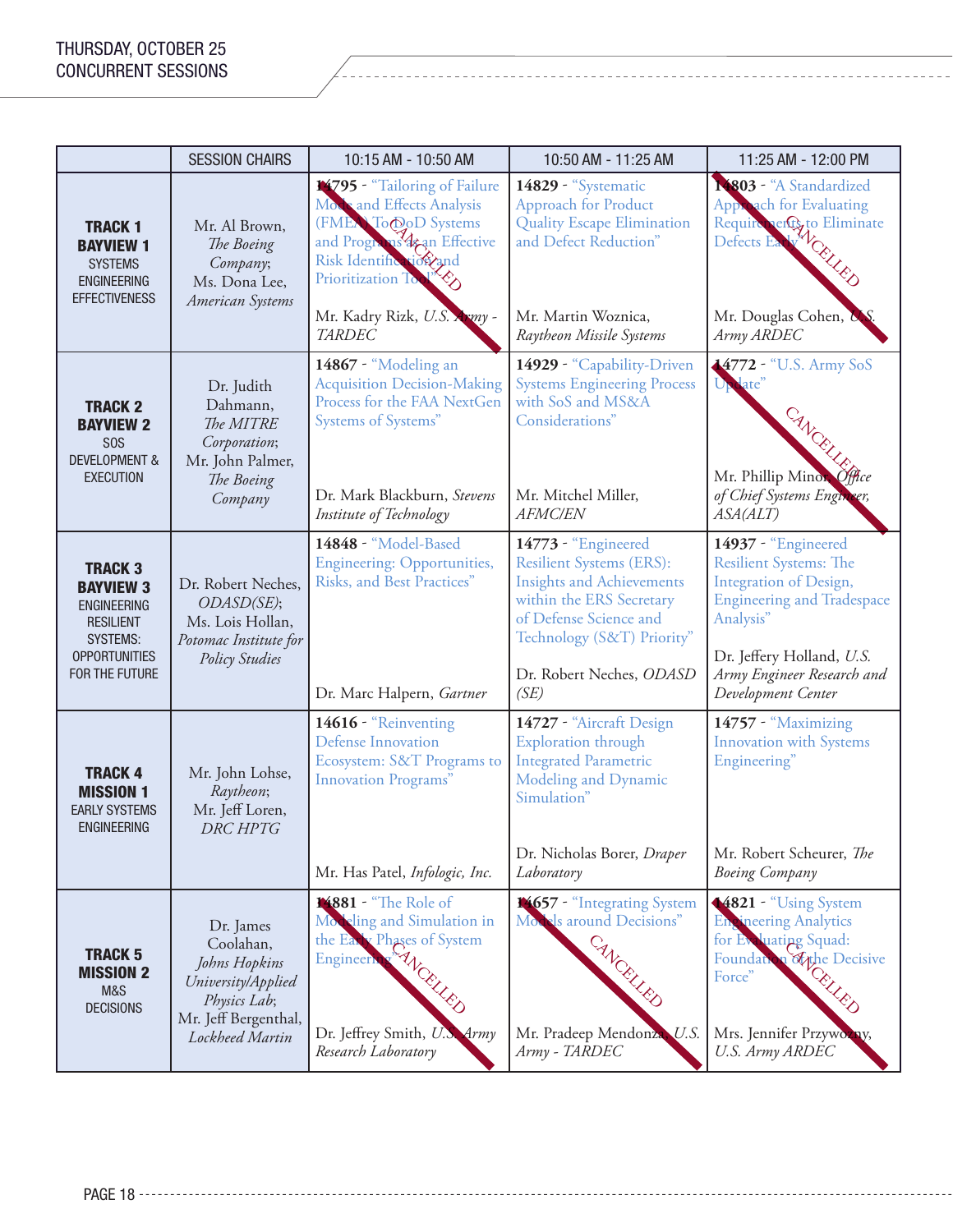|                                                                                                                     | <b>SESSION CHAIRS</b>                                                                                                        | 10:15 AM - 10:50 AM                                                                                                                                                                                                                                 | 10:50 AM - 11:25 AM                                                                                                                                                                                                                                                        | 11:25 AM - 12:00 PM                                                                                                                                                                                                                         |
|---------------------------------------------------------------------------------------------------------------------|------------------------------------------------------------------------------------------------------------------------------|-----------------------------------------------------------------------------------------------------------------------------------------------------------------------------------------------------------------------------------------------------|----------------------------------------------------------------------------------------------------------------------------------------------------------------------------------------------------------------------------------------------------------------------------|---------------------------------------------------------------------------------------------------------------------------------------------------------------------------------------------------------------------------------------------|
| <b>TRACK 6</b><br><b>MISSION 3</b><br>PROGRAM<br><b>MANAGEMENT -</b><br><b>MEASUREMENT &amp;</b><br><b>ANALYSIS</b> | Mr. Gene<br>Rosenbluth,<br>Northrop Grumman<br>Missile Systems                                                               | 14938 - "System<br><b>Development Performance</b><br>Measurement: Validation of<br>the Effectiveness of an Initial<br><b>Indicator Set and Addressing</b><br><b>Additional Information</b><br>Needs"<br>Mr. Peter McLoone, Lockheed<br>Martin IS&GS |                                                                                                                                                                                                                                                                            | 14865 - "Development<br>of a Soalable and Robust<br>Multiple Objective Decision<br>Analysis Society Tool"<br>Mr. Clifford Marini, D<br>Army ARDEC                                                                                           |
| <b>TRACK 7</b><br><b>PALM1</b><br><b>AFFORDABILITY</b>                                                              | Mr. Frank Serna,<br>The Charles Stark<br>Draper Laboratory,<br>Inc.                                                          |                                                                                                                                                                                                                                                     | 14662 - "A Macro-Stochastic<br>Model for Improving the<br>Accuracy of DoD Life Cycle<br>Cost Estimates"<br>Maj Erin Ryan, USAF                                                                                                                                             | <b>14617 - "Empirical</b><br>Assessment of Technology,<br>Design and Production<br>Parameters on the Schedule<br>and Cost Risk of DoD<br>Weapon Systems"<br>Mr. Daniel Katz, George<br>Washington University                                |
| <b>TRACK 8</b><br><b>PALM 2</b><br><b>EDUCATION &amp;</b><br><b>TRAINING</b>                                        | Dr. Don Gelosh,<br>Worcester<br>Polytechnic Institute;<br>Ms. Nicole<br>Hutchison,<br>Systems Engineering<br>Research Center | 14849 - "BKCASE and the<br><b>Naval Systems Engineering</b><br>Competency Model"<br>Dr. David Olwell, Naval<br>Postgraduate School                                                                                                                  | 14804 - "Comparing<br>the Guide to the Systems<br>Engineering Body of<br>Knowledge (SEBoK), Part<br>3, Systems Engineering and<br>Management with Other<br><b>Leading Industry Systems</b><br><b>Engineering (SE) Resources</b> "<br>Mr. Garry Roedler, Lockheed<br>Martin | 14780 - "Systems<br><b>Engineering Experience</b><br><b>Accelerator: Preliminary</b><br>Results and Invitation for<br>Open Source Development"<br>Dr. Jon Wade, Stevens<br>Institute of Technology                                          |
| <b>TRACK 9</b><br><b>MARINER</b><br><b>POINT</b><br><b>M&amp;S/</b><br>ARCHITECTURE                                 | Ms. Barbara<br>Sheeley,<br>The Boeing<br>Company;<br>Dr. Steven Dam,<br><b>SPEC</b> Innovations                              | 14928 - "Architecting in<br>the Fourth Dimension-<br>Modeling Time in DoDAF"<br>Mr. Matthew Hause, Atego                                                                                                                                            | 14871 - "Moving SAVI to<br>the Launch Pad"<br>Dr. Donald Ward, Aerospace<br>Vehicle Systems Institute                                                                                                                                                                      | 14764 - "System<br><b>Requirements Traceability</b><br>and System Verification<br>Rigor and Planning: Lessons<br>Learned on the Individual<br>Semi-Automatic Airburst<br>System (ISAAS) Program"<br>Mr. Joel Feigum, Alliant<br>Techsystems |
| <b>TRACK 10</b><br><b>CROWN POINT</b><br><b>ENTERPRISE</b><br><b>HEALTH</b><br><b>MANAGEMENT</b>                    | Mr. Howard<br>Savage,<br>SCI;<br>Mr. Chris Reisig,<br>The Boeing<br>Company                                                  | 14723 - "DASD(SE)<br>Reliability and<br>Maintainability Engineering<br>Initiatives"<br>Mr. Andrew Monje,<br>ODASD(SE)                                                                                                                               | 14950 - "Reliability,<br>Availability, and<br>Maintainability (RAM)"<br>Mr. Bhavanjot Singh,<br>ASA(ALT) OCSE                                                                                                                                                              | 14860 - "Operational<br>Availability Estimation,<br>Modeling, and Analysis"<br>Mr. Charles Carter, Sandia<br>National Laboratories                                                                                                          |
| 12:00 PM - 1:30 PM<br><b>LUNCHEON - Regatta Pavilion</b>                                                            |                                                                                                                              |                                                                                                                                                                                                                                                     |                                                                                                                                                                                                                                                                            |                                                                                                                                                                                                                                             |

<u>. . . . . . . . . . . .</u>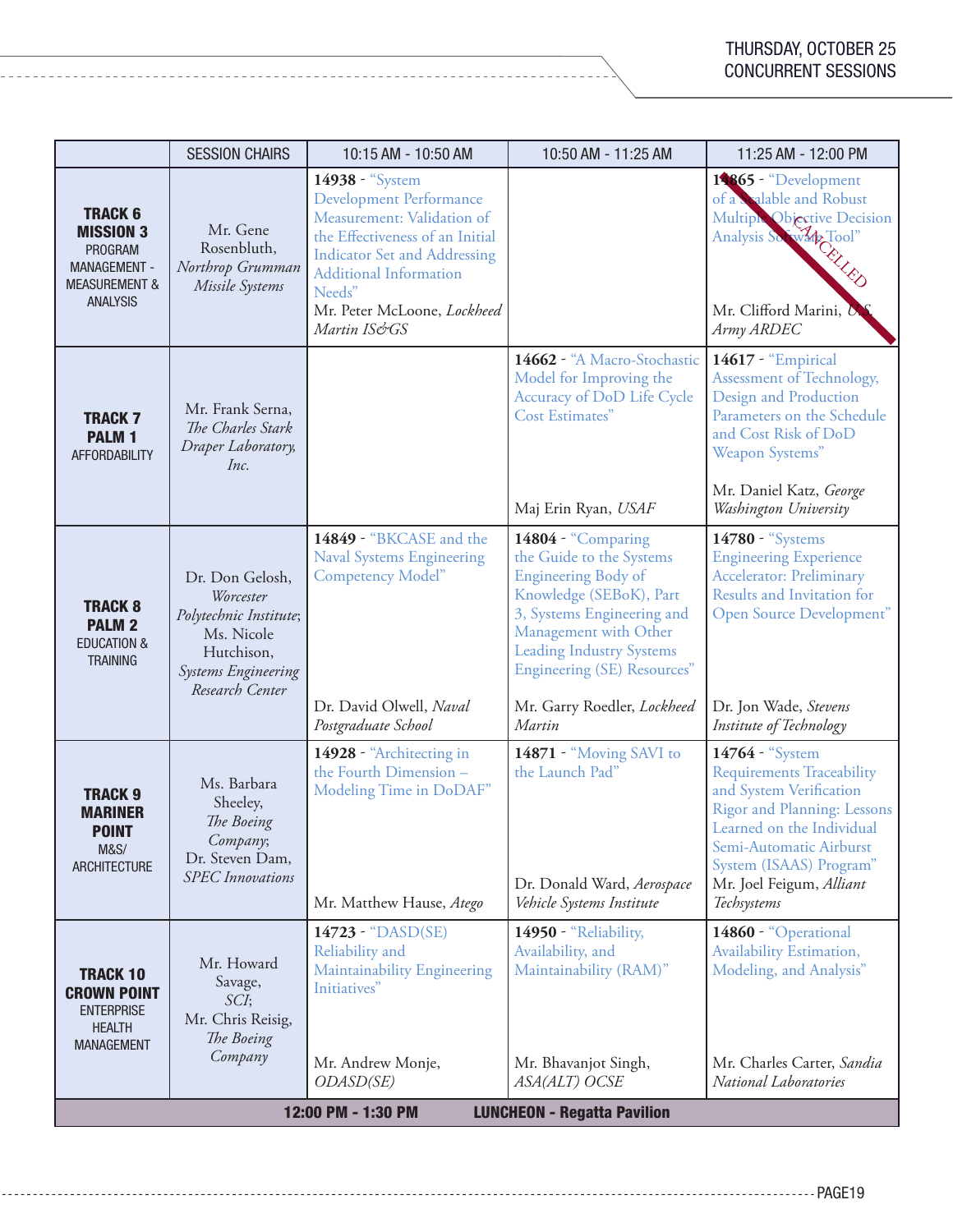|                                                                                                   | <b>SESSION CHAIRS</b>                                                                                                    | 1:30 PM - 2:05 PM                                                                                                                                                                                          | 2:05 PM - 2:40 PM                                                                                                                                                   | 2:40 PM - 3:15 PM                                                                                                                                                                                                                              | 3:15 PM - 3:55 PM                                                                                 |
|---------------------------------------------------------------------------------------------------|--------------------------------------------------------------------------------------------------------------------------|------------------------------------------------------------------------------------------------------------------------------------------------------------------------------------------------------------|---------------------------------------------------------------------------------------------------------------------------------------------------------------------|------------------------------------------------------------------------------------------------------------------------------------------------------------------------------------------------------------------------------------------------|---------------------------------------------------------------------------------------------------|
| <b>TRACK1</b><br><b>BAYVIEW 1</b><br><b>SYSTEMS</b><br><b>ENGINEERING</b><br><b>EFFECTIVENESS</b> | Mr. Al Brown,<br>The Boeing<br>Company;<br>Ms. Dona Lee,<br>American Systems                                             | $14787 -$<br>"Harmonization<br>of Key Systems<br>Engineering<br>Resources"<br>Mr. Garry Roedler,<br>Lockheed Martin                                                                                        | 14914 - "A<br>Quantitative Analysis<br>of the Benefits of<br>Prototyping Fixed-<br>Wing Aircraft"<br>Dr. John Colombi,<br>Air Force Institute of<br>Technology      | 14869 - "The<br><b>Future of Systems</b><br>Engineering-Gorilla<br>or Guerilla?"<br>Dr. Keith Taggart,<br><b>SPEC</b> Innovations                                                                                                              |                                                                                                   |
| <b>TRACK 2</b><br><b>BAYVIEW 2</b><br>SOS/T&E                                                     | Dr. Beth Wilson,<br>Raytheon;<br>Mr. John Palmer,<br>The Boeing<br>Company                                               | 14613 - "Test<br>and Evaluation<br>Connections with<br>Systems Engineering"<br>Dr. Beth Wilson,<br>Raytheon                                                                                                | 14771 - "SoS SE and<br>T&E: Final Report"<br>Dr. Judith Dahmann,<br>The MITRE<br>Corporation                                                                        | 14868 -<br><sup>"</sup> Text-Driven Systems<br>Englisecing for Net-<br>Centre Sytems of<br><b>Systems</b><br>Mr. Donald<br>Greenlee, Scienc<br>Applications<br>International<br>Corporation                                                    |                                                                                                   |
| <b>TRACK 3</b><br><b>BAYVIEW 3</b><br><b>AGILE SYSTEMS</b><br><b>ENGINEERING</b>                  | Ms. Joan Nolan,<br>Northrop Grumman                                                                                      | 14909 - "Agile<br><b>Systems Engineering</b><br>is an Acquisition<br>Game-Changer"<br>Mr. Philip Matuzic,<br>The Boeing Company                                                                            | 14913 - "Holistic<br><b>Agile Systems</b><br><b>Engineering: Enabling</b><br><b>Agile Software</b><br>Engineering"<br>Mr. Michael<br>Coughenour, Lockheed<br>Martin | 14922 - "Agile-Lean<br><b>Systems Engineering</b><br>in Defense:<br><b>Expanding the Scope</b><br>of NDIA/AFEI Agile<br><b>Defense Adoption</b><br>Proponents Team<br>$(ADAPT)$ "<br>Dr. Richard Turner,<br>Stevens Institute of<br>Technology | 14661 - "Model-<br><b>Based Concept</b><br>Development"<br>Mr. Brian London,<br>Draper Laboratory |
| <b>TRACK 4</b><br><b>MISSION 1</b><br><b>EARLY</b><br><b>SYSTEMS</b><br><b>ENGINEERING</b>        | Mr. John Lohse,<br>Raytheon;<br>Mr. Jeff Loren,<br><b>DRC HPTG</b>                                                       | 14854 -<br>"Development<br>Planning for<br>Producibility and<br>Maintainability<br><b>Reduces Total Cost</b><br>of Ownership and<br><b>Increases Readiness"</b><br>Mr. Chuck Buckley,<br>Dassault Systèmes | 14598 - "Weapon<br><b>System Design Trade</b><br>Offs"<br>Mr. F. Quentin<br>Redman,<br>PRICE SYSTEMS,<br>L.L.C.                                                     | 14910 - "A Holistic<br>Approach to Agile<br><b>Systems Engineering</b><br>- Equipping SEs to<br><b>ADAPT</b> "<br>Mr. Jim Brake,<br>Lockheed Martin                                                                                            |                                                                                                   |
| <b>TRACK 5</b><br><b>MISSION 2</b><br>M&S<br><b>APPLICATIONS</b>                                  | Dr. James<br>Coolahan,<br>Johns Hopkins<br>University/Applied<br>Physics Lab;<br>Mr. Jeff Bergenthal,<br>Lockheed Martin | 14889 - "A<br>Comparison of Ship<br>Self Defense Analysis<br>Simulations"<br>Mr. Timothy Jahren,<br>Raytheon                                                                                               | 14951 - "Simulation<br>and Emulation<br>in Support of<br><b>Operational Networks:</b><br>"Always On"<br>Dr. Nancy Bucher,<br>ASA(ALT) OCSE/PoR                      | 14820 - "Heat-<br><b>Induced Electrical</b><br>Injury: A Full-Body<br>Model"<br>Dr. David Boothe,<br>Altus Engineering                                                                                                                         |                                                                                                   |

PAGE 20 -----------------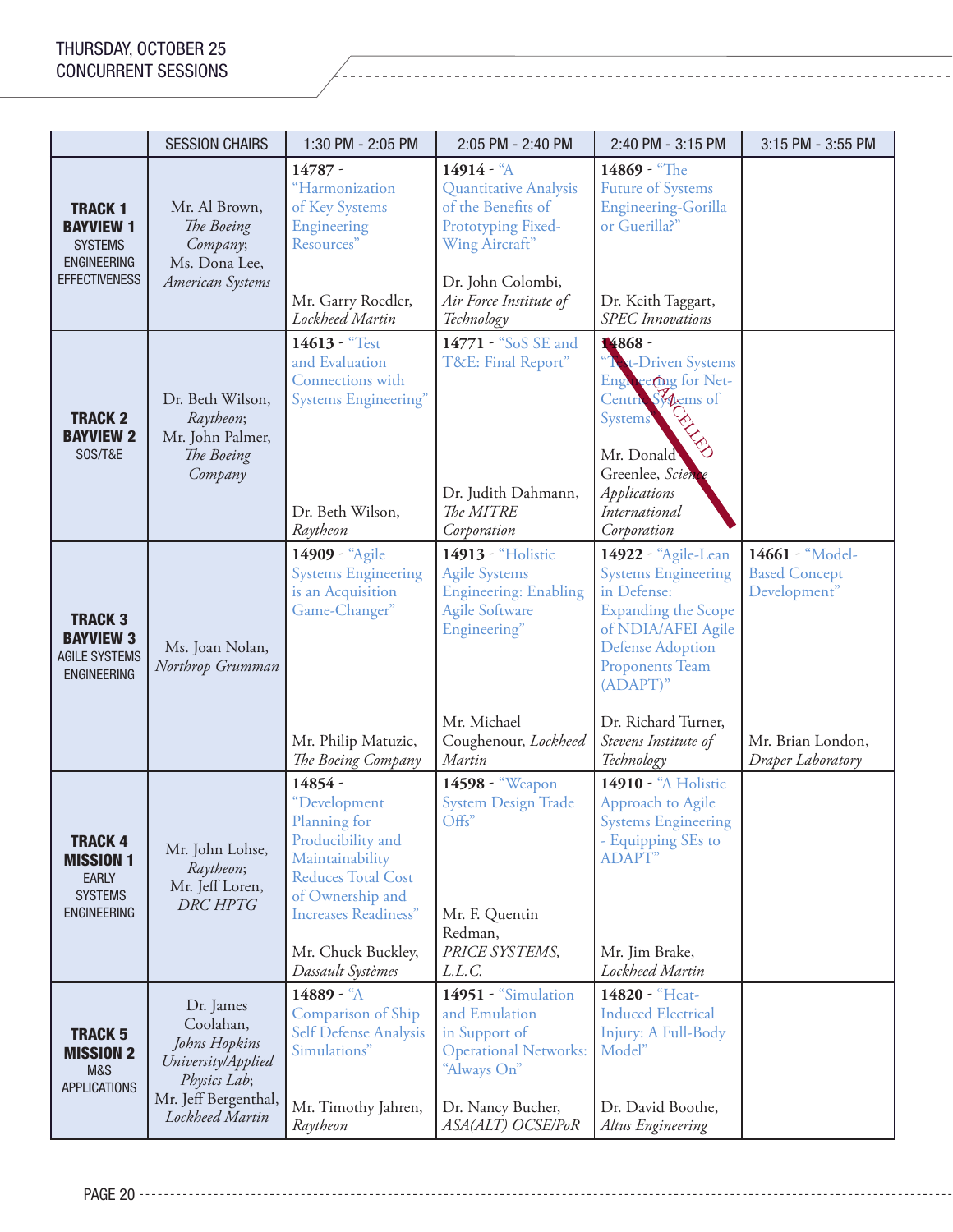|                                                                                                                                  | <b>SESSION CHAIRS</b>                                                                           | 1:30 PM - 2:05 PM                                                                                                                                                                                     | 2:05 PM - 2:40 PM                                                                                                                                                                                                      | 2:40 PM - 3:15 PM                                                                                                                                                                                     | 3:15 PM - 3:55 PM                                                                                                                                                  |
|----------------------------------------------------------------------------------------------------------------------------------|-------------------------------------------------------------------------------------------------|-------------------------------------------------------------------------------------------------------------------------------------------------------------------------------------------------------|------------------------------------------------------------------------------------------------------------------------------------------------------------------------------------------------------------------------|-------------------------------------------------------------------------------------------------------------------------------------------------------------------------------------------------------|--------------------------------------------------------------------------------------------------------------------------------------------------------------------|
| <b>TRACK 6</b><br><b>MISSION 3</b><br><b>PROGRAM</b><br><b>MANAGEMENT -</b><br>PROGRAM<br><b>DECISIONS &amp;</b><br><b>COSTS</b> | Mr. Gene<br>Rosenbluth,<br>Northrop Grumman<br>Missile Systems                                  | 14594 - "Something<br><b>You Should Know</b><br>About Rights in<br>Technical Data"<br>Mr. Russ Miller, USA                                                                                            | 14681 - "A Macro-<br>Stochastic Model<br>for Improving the<br>Accuracy of DoD Life<br><b>Cycle Cost Estimates"</b><br>Maj Erin Ryan, USAF                                                                              | 14943 - "A Case<br><b>Study in Reference</b><br>Model Usage: The<br>RQ-2 Pioneer"<br>Mr. Jeffrey Wallace,<br><b>Infinite Dimensions</b>                                                               | 14627 - "Leveraging<br>Systems@ngineering's<br>Broader Definition<br>to Estableh Logram<br>Integration<br>Mr. Ray Flores, S<br>$\blacktriangle$ F/<br><b>AQXRR</b> |
| <b>TRACK7</b><br><b>PALM1</b><br><b>AFFORDABILITY</b>                                                                            | Mr. Frank Serna,<br>The Charles Stark<br>Draper Laboratory,<br>Inc.                             | 14884 - "An<br><b>Experience Report</b><br>on Developing a<br><b>Cost Estimation</b><br>Probability Model of<br>a Large Multi-Year<br>System"<br>Dr. Madeline Diep,<br>Fraunhohfer Center<br>Maryland | 14596 - "Using<br><b>Value Engineering</b><br>to Improve the<br>Affordability of Life-<br><b>Cycle Sustainment</b><br>of Department of<br>Defense Systems"<br>Dr. Jay Mandelbaum,<br>Institute for Defense<br>Analyses | 14622 - "Acquisition<br>Reform: Integrate<br>Technical<br>Performance with<br><b>Earned Value</b><br>Management<br>$(EVM)$ "<br>Mr. Paul Solomon,<br>Performance-Based<br>Earned Value                | 14837 - "Assessing<br>an Avoiding<br>Technical Debt"<br>ANGELIES<br>Dr. Jo Ann Lane<br>University of Southern<br>California                                        |
| <b>TRACK 8</b><br><b>PALM 2</b><br><b>ENGINEERING</b><br><b>MANAGEMENT</b>                                                       | Mr. Geoff Draper,<br>Harris Corporation                                                         | 14744 - "Integration<br>Management in an<br>Augerity"<br>Age &<br>CRYSSIS<br>Mr. Peter Hania<br>U.S. Army ASA(AXT)<br><b>OCSE</b>                                                                     | 14874 - "Pursuit and<br><b>Exploitation: Agile</b><br><b>Systems Engineering</b><br>in Rapid Defense<br>Acquisition"<br>Dr. Richard<br>Wittstruck, PEO<br>Intelligence, Electronic<br>Warfare, and Sensors             | <b>14945 - "Effective</b><br><b>System Engineering</b><br>in the Enterprise<br>Architecture"<br>Mr. Phil Hudner,<br>ASA(ALT) Office<br>of the Chief Systems<br><b>Engineer Pent</b>                   |                                                                                                                                                                    |
| <b>TRACK 9</b><br><b>MARINER</b><br><b>POINT</b><br><b>ARCHITECTURE</b>                                                          | Ms. Barbara<br>Sheeley,<br>The Boeing<br>Company;<br>Dr. Steven Dam,<br><b>SPEC</b> Innovations | 14886 - "New<br>Opportunities for<br><b>System Architecture</b><br>Measurement"<br>Mr. Paul Kohl,<br>Lockheed Martin                                                                                  | 14830 - "Use of<br>Architecture for<br><b>Systems Integration:</b><br>An NDIA SE<br><b>Division Architecture</b><br>Subcommittee<br>Update"<br>Dr. Steven Dam,<br><b>SPEC</b> Innovations                              | $14715 -$<br>"Architecting<br>Fundamentals:<br>Integrated<br><b>Modular Solution</b><br>Architectures"<br>Mr. Raymond<br>Jorgensen,<br>Rockwell Collins                                               | 14806 - "Functional<br>Architecture as the<br>Core of Model-Based<br><b>Systems Engineering"</b><br>Dr. Ronald Carson,<br>The Boeing Company                       |
| <b>TRACK 10</b><br><b>CROWN</b><br><b>POINT</b><br><b>ENTERPRISE</b><br><b>HEALTH</b><br><b>MANAGEMENT</b>                       | Mr. Howard<br>Savage,<br>SCI;<br>Mr. Chris Reisig,<br>The Boeing<br>Company                     | 14496 - "A<br>Recommendation<br>for Specifying<br><b>Better DoD</b><br><b>System Reliability</b><br>Requirements"<br>Mr. David<br>Nicholls, Reliability<br><b>Information Analysis</b><br>Center      | 14595 - "Model<br><b>Based Engineering</b><br>for Embedded Test<br><b>Software Requirements</b><br>Development"<br>Mr. James Brewer,<br>Raytheon                                                                       | <b>14796 - "Effective</b><br>Test & Evaluation<br>through Capability<br><b>Based System</b><br>Integration and<br><b>Automated Testing</b><br>Strategies"<br>Mr. Robert Koczat,<br>The Spectrum Group | 14656 - "Model-<br><b>Based Approach</b><br>for Trade Studies<br><b>Involving COTS</b><br>Integration"<br>Mr. Gabriel Lopez,<br>George Washington<br>University    |

--------------------------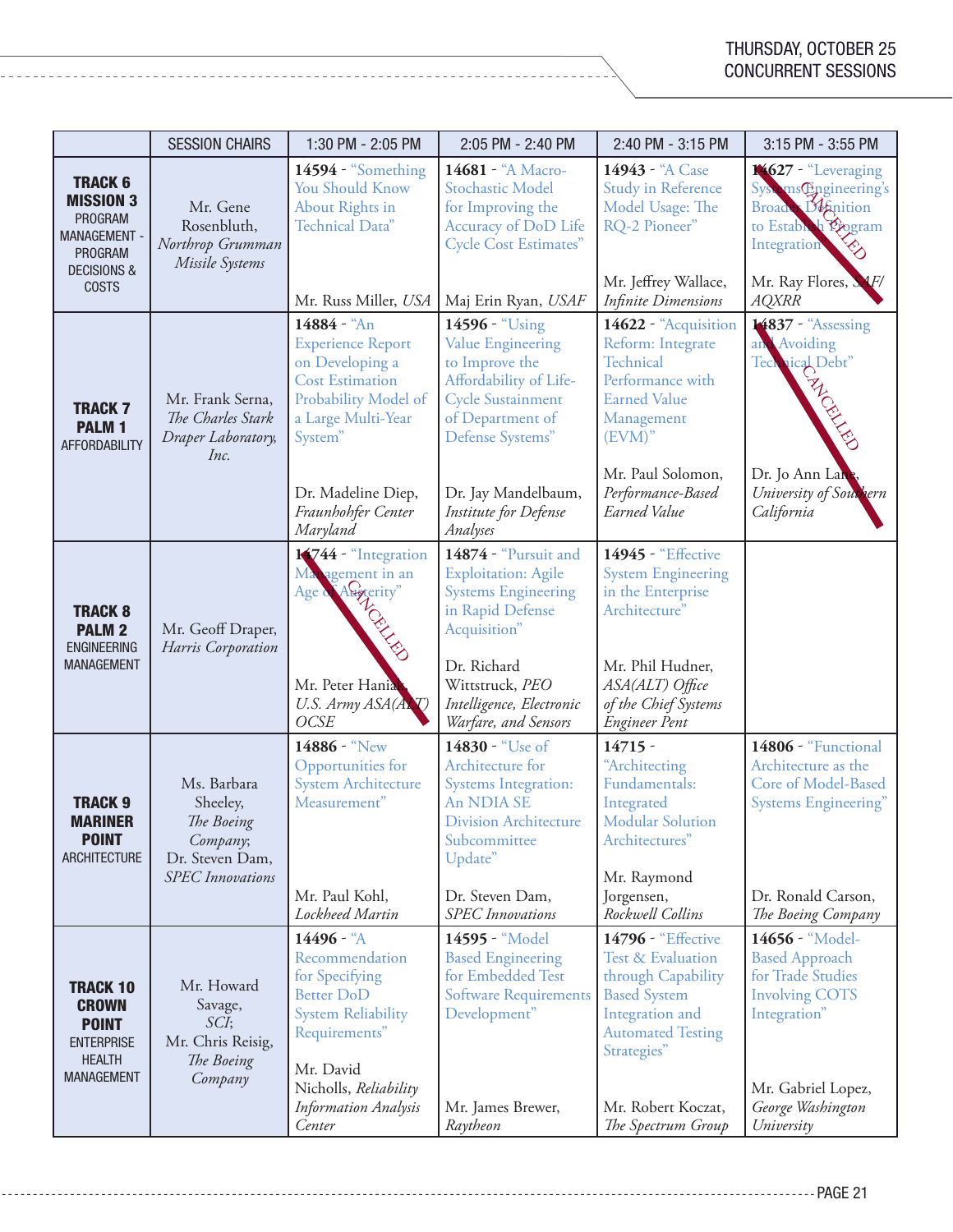

## DISPLAYERS (AS OF 10/12/12)

- Air Academy Associates
- $\blacktriangleright$  Atego
- Dassault Systemes Americas Corp
- Defense Acquisition University
- Georgia Tech Research Institute
- Incose Professional Certification
- Johns Hopkins University Engineering for Professionals
- Method Park
- Price Systems LLC
- **Project Performance International**
- Sandia National Laboratories
- SPEC Innovations
- Strategy Bridge International
- **Exercise Engineering Research Center (SERC)**
- vitech Corporation
- **EX** Worcester Polytechnic Institute

PAGE 22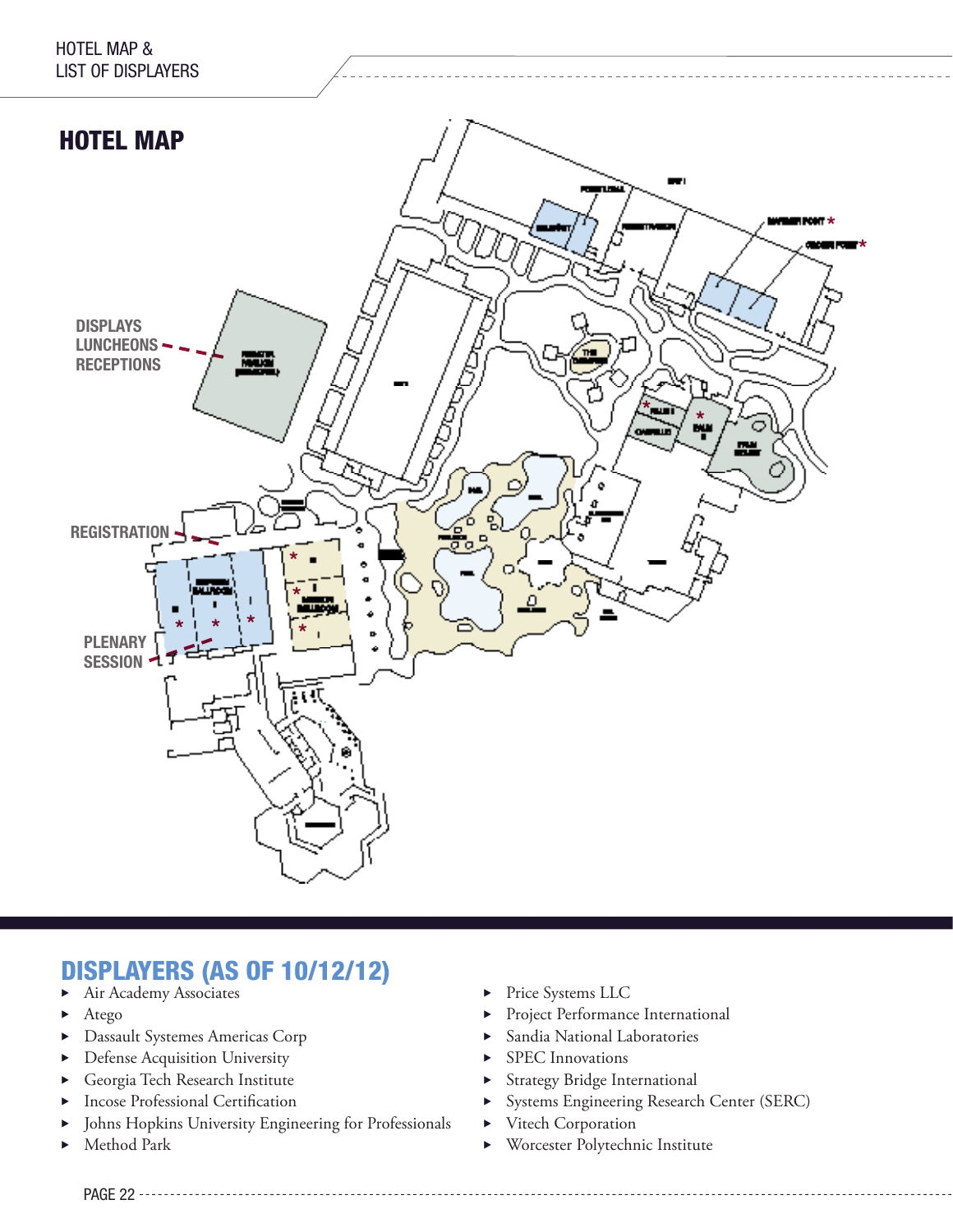## ADDITIONAL AUTHORS

-----------------------

| <b>Abstract Number</b> | <b>Additional Authors</b>                                                                          |  |  |
|------------------------|----------------------------------------------------------------------------------------------------|--|--|
| 14541                  | Sharam Sarkani; Thomas Mazzuchi                                                                    |  |  |
| 14571                  | Gary Allen                                                                                         |  |  |
| 14573                  | David Jacques; Jonathan Ritschel; Christine Schubert                                               |  |  |
| 14574                  | Sharam Sarkani; Thomas Mazzuchi                                                                    |  |  |
| 14588                  | Frank Serna                                                                                        |  |  |
| 14590                  | Sharam Sarkani; Thomas Mazzuchi                                                                    |  |  |
| 14595                  | Timothy Morrill; Leif Robinson                                                                     |  |  |
| 14612                  | <b>Timothy Morrill</b>                                                                             |  |  |
| 14613                  | <b>Steve Scukanec</b>                                                                              |  |  |
| 14614                  | Louisa Guise; Jason Shelton; Joe Lofgren; Larri Rosser                                             |  |  |
| 14615                  | Terry O'Brien                                                                                      |  |  |
| 14617                  | Sharam Sarkani; Thomas Mazzuchi                                                                    |  |  |
| 14619                  | Sharam Sarkani; Thomas Mazzuchi                                                                    |  |  |
| 14625                  | Wade Trappe                                                                                        |  |  |
| 14627                  | Katheryn Hiebert                                                                                   |  |  |
| 14632                  | Gene Rosenbluth; Kirk Michaelson                                                                   |  |  |
| 14653                  | <b>Timothy Kesecker</b>                                                                            |  |  |
| 14656                  | Sharam Sarkani; Thomas Mazzuchi                                                                    |  |  |
| 14657                  | John Fitch                                                                                         |  |  |
| 14662                  | David Jacques; Christine Schubert; Jonathan Ritschel                                               |  |  |
| 14665                  | Gregory Paonessa; Steven Parker; Morgan Najjar                                                     |  |  |
| 14681                  | Christine Schubert; David Jacques; Jonathan Ritschel; John Colombi; Robert McCarty; Gregory Parker |  |  |
| 14709                  | Mark Jones                                                                                         |  |  |
| 14712                  | Lisa Kaminski                                                                                      |  |  |
| 14718                  | Garry Roedler                                                                                      |  |  |
| 14722                  | Judith Dahmann                                                                                     |  |  |
| 14727                  | Timothy Gomeringer; Michael Mueller; Troy Jones; Peter Lewis                                       |  |  |
| 14738                  | David Mohl: Lisa Kaminski                                                                          |  |  |
| 14748                  | Fred Mahouti; Craig Lawton                                                                         |  |  |
| 14750                  | Karen Marais                                                                                       |  |  |
| 14753                  | Adrian Mackenna                                                                                    |  |  |
| 14756                  | Corinne Reich-Weiser                                                                               |  |  |
| 14761                  | Paul Popick                                                                                        |  |  |
| 14762                  | Paul Popick; Mike Kelley; JeanPaul LeSaint                                                         |  |  |
| 14765                  | <b>Brian Groarke</b>                                                                               |  |  |
| 14766                  | Richard Budka                                                                                      |  |  |
| 14770                  | Scott Workinger                                                                                    |  |  |
| 14771                  | Rob Heilman; Kathy Smith; Elizabeth Wilson                                                         |  |  |
| 14774                  | Kenneth Konwin                                                                                     |  |  |
| 14775                  | Madhav Phadke                                                                                      |  |  |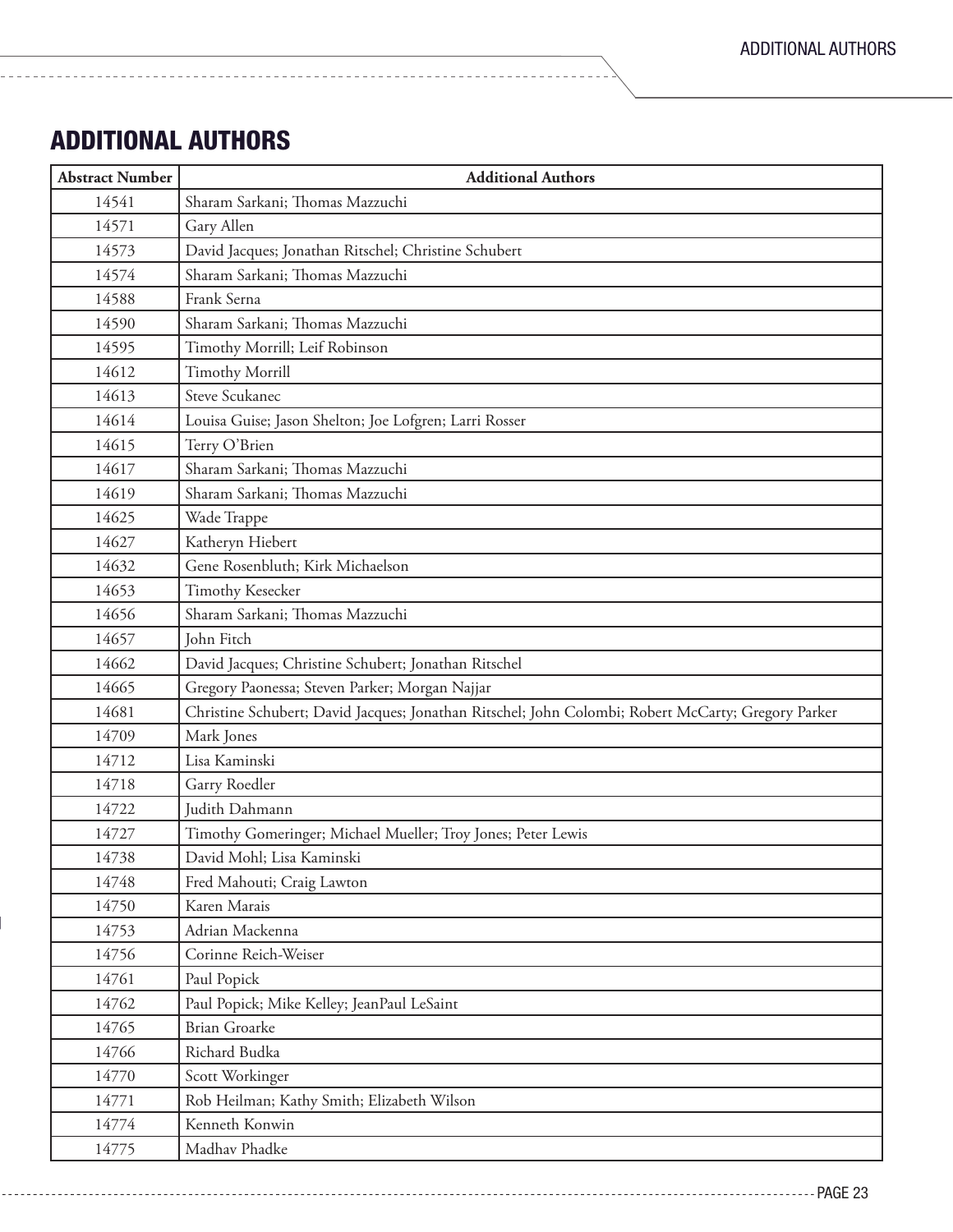| 14777 | Crash Konwin                                                   |  |  |
|-------|----------------------------------------------------------------|--|--|
| 14780 | William Watson; Douglas Bodner; George Kamberov; Alice Squires |  |  |
| 14781 | Ricardo Pineda                                                 |  |  |
| 14784 | JoAnn Lane; Supannika Koolmanojwong; Richard Turner            |  |  |
| 14785 | JoAnn Lane; Supannika Koolmanojwong                            |  |  |
| 14788 | Sherman Forbes; Jeff Walker                                    |  |  |
| 14790 | <b>Bob Smith</b>                                               |  |  |
| 14794 | Kristin Thompson                                               |  |  |
| 14797 | William Thacker                                                |  |  |
| 14798 | Victor Basili; Marvin Zelkowitz                                |  |  |
| 14801 | David Asiello                                                  |  |  |
| 14803 | Ovril Maddan; Edward Dooley                                    |  |  |
| 14804 | James Anthony                                                  |  |  |
| 14805 | Sharam Sarkani; Thomas Mazzuchi                                |  |  |
| 14806 | Barbara Sheeley                                                |  |  |
| 14808 | Alan Brenner                                                   |  |  |
| 14809 | Prakash Rao                                                    |  |  |
| 14810 | Alan Brenner                                                   |  |  |
| 14816 | Christopher Ritter                                             |  |  |
| 14818 | John Schatz                                                    |  |  |
| 14820 | Richard Moyers; Gregory Dietrich                               |  |  |
| 14821 | Richard Swanson; Amery Vasso                                   |  |  |
| 14828 | Martin Woznica                                                 |  |  |
| 14829 | Jesse Crowley                                                  |  |  |
| 14830 | Elliot Axelband; Fatma Dandashi; Ron Williamson; Bruce Brown   |  |  |
| 14834 | Tareq Ahram; Waldemar Karwowski                                |  |  |
| 14835 | Daniel DeLaurentis                                             |  |  |
| 14837 | Barry Boehm                                                    |  |  |
| 14838 | Lisa Graf                                                      |  |  |
| 14839 | Nathan Delane; Eric Peck                                       |  |  |
| 14840 | Jean Lloyd                                                     |  |  |
| 14842 | Lynn Ewart; Steven Aguiar; Dave Richards                       |  |  |
| 14843 | Kenneth Dormer                                                 |  |  |
| 14844 | Ashley Peay                                                    |  |  |
| 14849 | Clifford Whitcomb                                              |  |  |
| 14855 | Eric Spero                                                     |  |  |
| 14856 | Tamara Brown; Charles Carter                                   |  |  |
| 14860 | Dennis Anderson; Christopher Atcitty                           |  |  |
| 14863 | <b>Bob Smith</b>                                               |  |  |
| 14865 | Richard Swanson                                                |  |  |
| 14866 | Clifford Marini                                                |  |  |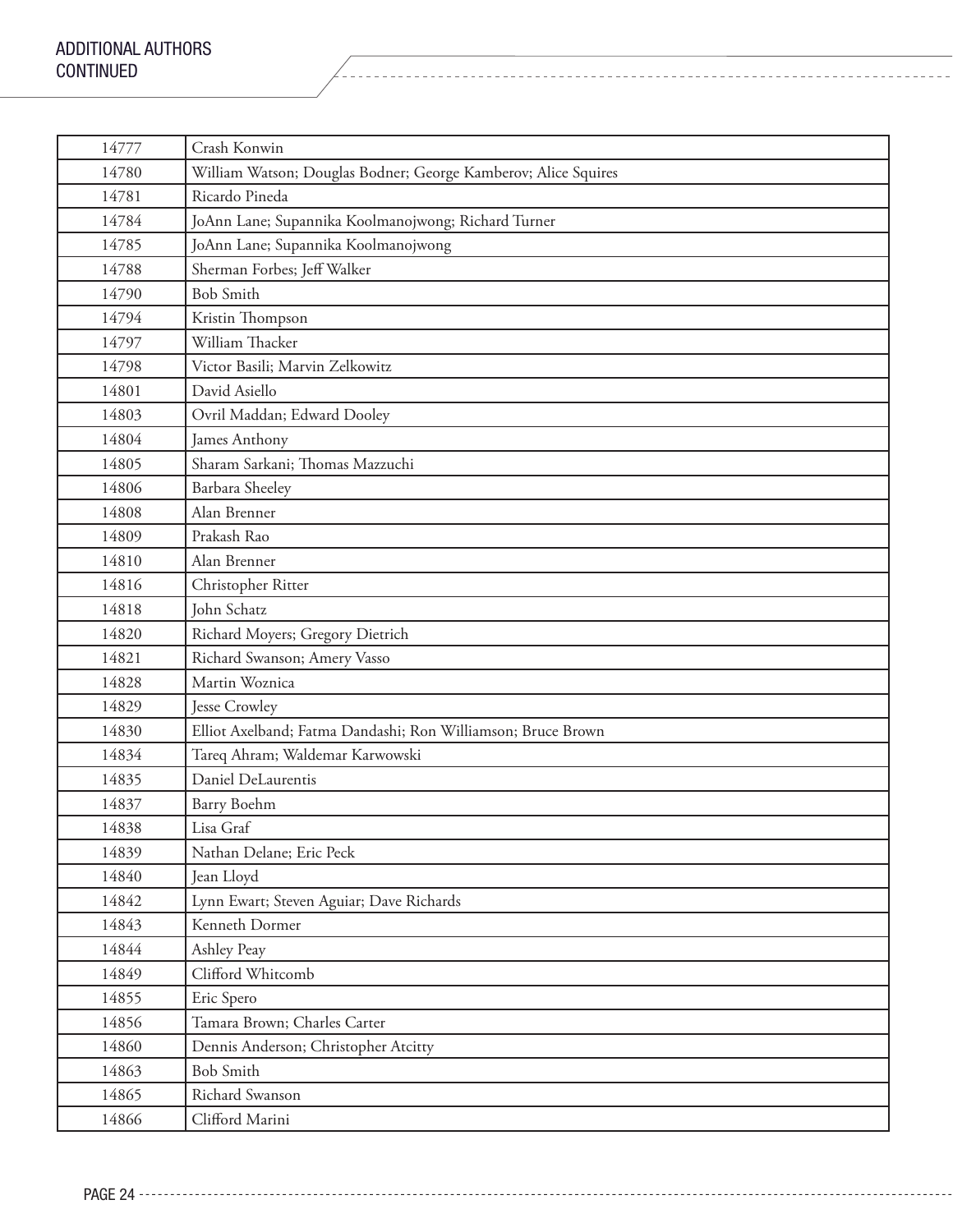| 14867 | Art Pyster                                                        |  |  |
|-------|-------------------------------------------------------------------|--|--|
| 14869 | Steven Dam                                                        |  |  |
| 14870 | Nick Bollweg; Drew Pihera                                         |  |  |
| 14871 | Gregory Pollari; David Redman                                     |  |  |
| 14874 | Timothy Hoy; Bharat Patel; John McFassel; Kevin Lee               |  |  |
| 14877 | Tommer Ender; William Yates; Michael O'Neal                       |  |  |
| 14881 | Alex Pogel; Jim Davison                                           |  |  |
| 14882 | Forrest Shull; Carolyn Seaman                                     |  |  |
| 14883 | Steven Corns; Ivan Guardiola; Andrew Bodenhamer                   |  |  |
| 14884 | Forrest Shull; Kathleen Dangle                                    |  |  |
| 14885 | Gabriella Larkin; Michael Geller; Dennis Scott; Joshua Rubinstein |  |  |
| 14889 | Leland Schamp; Shahrokh Hafizi; Michael Kamrowski                 |  |  |
| 14890 | Timothy Eveleigh; Thomas Holzer; Shahryar Sarkani                 |  |  |
| 14891 | Frank Lacson                                                      |  |  |
| 14892 | Andrew Moore; Julie Cohen; Jay Marchetti                          |  |  |
| 14894 | John Colombi                                                      |  |  |
| 14896 | Conan Davis                                                       |  |  |
| 14899 | Mark Blackburn; Peter Korfiatis; Michael Bruchanski               |  |  |
| 14903 | Michael Sullivan; John Ortiz                                      |  |  |
| 14904 | Ronald Schwenn                                                    |  |  |
| 14906 | Michael Coughenour; James Brake                                   |  |  |
| 14909 | Dick Carlson                                                      |  |  |
| 14910 | Michael Coughenour                                                |  |  |
| 14913 | Jason Lee                                                         |  |  |
| 14914 | Walter Harvey; Matt Ryan                                          |  |  |
| 14917 | Elaine Thorpe                                                     |  |  |
| 14918 | Art Pyster; David Olwell                                          |  |  |
| 14920 | Jeff Bergenthal                                                   |  |  |
| 14921 | Robert Bordley                                                    |  |  |
| 14922 | Suzette Johnson                                                   |  |  |
| 14928 | Lars-Olof Kihlstrom                                               |  |  |
| 14935 | Garth Jensen                                                      |  |  |
| 14943 | Sara Kambouris; Richard Rumpf                                     |  |  |
| 14944 | Richard Schantz                                                   |  |  |
| 14945 | David Jones                                                       |  |  |
| 14966 | James Simpson                                                     |  |  |
| 14967 | James Simpson                                                     |  |  |

 $\sim$ 

<u>. . . . . . . . .</u>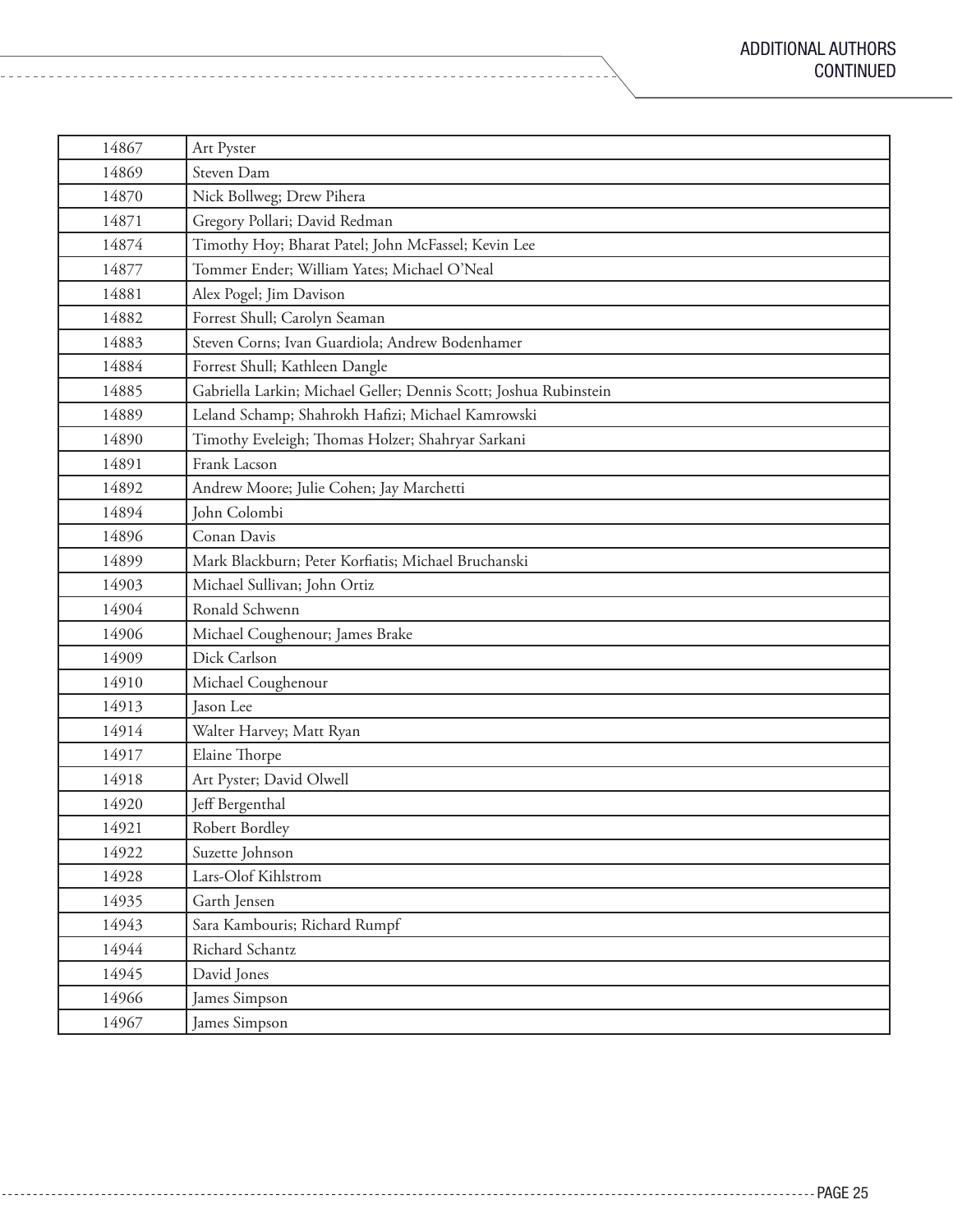## THANK YOU TO OUR 2012 CONFERENCE SPONSORS!



Dassault Systèmes, the 3DEXPERIENCE Company, provides business and people with virtual universes to imagine sustainable innovations. Since it was created in 1981, Dassault Systemes has helped its industrial customers maximize product design and development. First used to design complex shapes, 3D now makes it possible to design and manufacture products creating digital mockups.

Today, Dassault Systemes anticipates the industrial processes of tomorrow, with solutions that provide a 3D view of a product's lifecycle, from creation to maintenance, including manufacturing and recycling. Its world-leading solutions transform the way products are designed, produced, and supported. Dassault Systèmes' collaborative solutions foster social innovation, expanding possibilities for the virtual world to improve the real world.

The group brings value to over 150,000 customers of all sizes, in all industries, in more than 80 countries. For more information, visit www.3ds.com.

CATIA, SOLIDWORKS, SIMULIA, DELMIA, ENOVIA, GEOVIA, EXALEAD, NETVIBES, 3DSWYM and 3DVIA are registered trademarks of Dassault Systèmes or its subsidiaries in the US and/or other countries.



Companies have an increased need for innovation to unleash new business value with software being the invisible thread of today's product and service innovation. The convergence of physical assets and IT applications requires a new approach for integrating products and services; however, software driven innovation is difficult which can lead to costly failures and quality issues. Best-in-class product & service companies are those that build a strong competency in product development and lifecycle management. With IBM solutions for product and systems development, you'll benefit from our deep industry expertise and leading-edge technologies.

IBM Systems and Software Engineering solutions include an interconnected set of tools designed to address key product and systems development challenges including:

- Managing systems and software requirements and tracking conformance to those requirements and compliance to regulations.
- Graphically exploring requirements and determining the behavior and functionality of systems and software.

• Providing a central communication point and workflow support for diverse, distributed teams across the lifecycle to work together continually and iteratively.

• Establishing a collaborative, customizable, quality management hub that can unite teams and provide an enforceable process workflow.

Learn more about IBM's solution for Systems and Software Engineering at http://www.ibm.com/software/rational/strategy/systems.

PAGF 26 ----------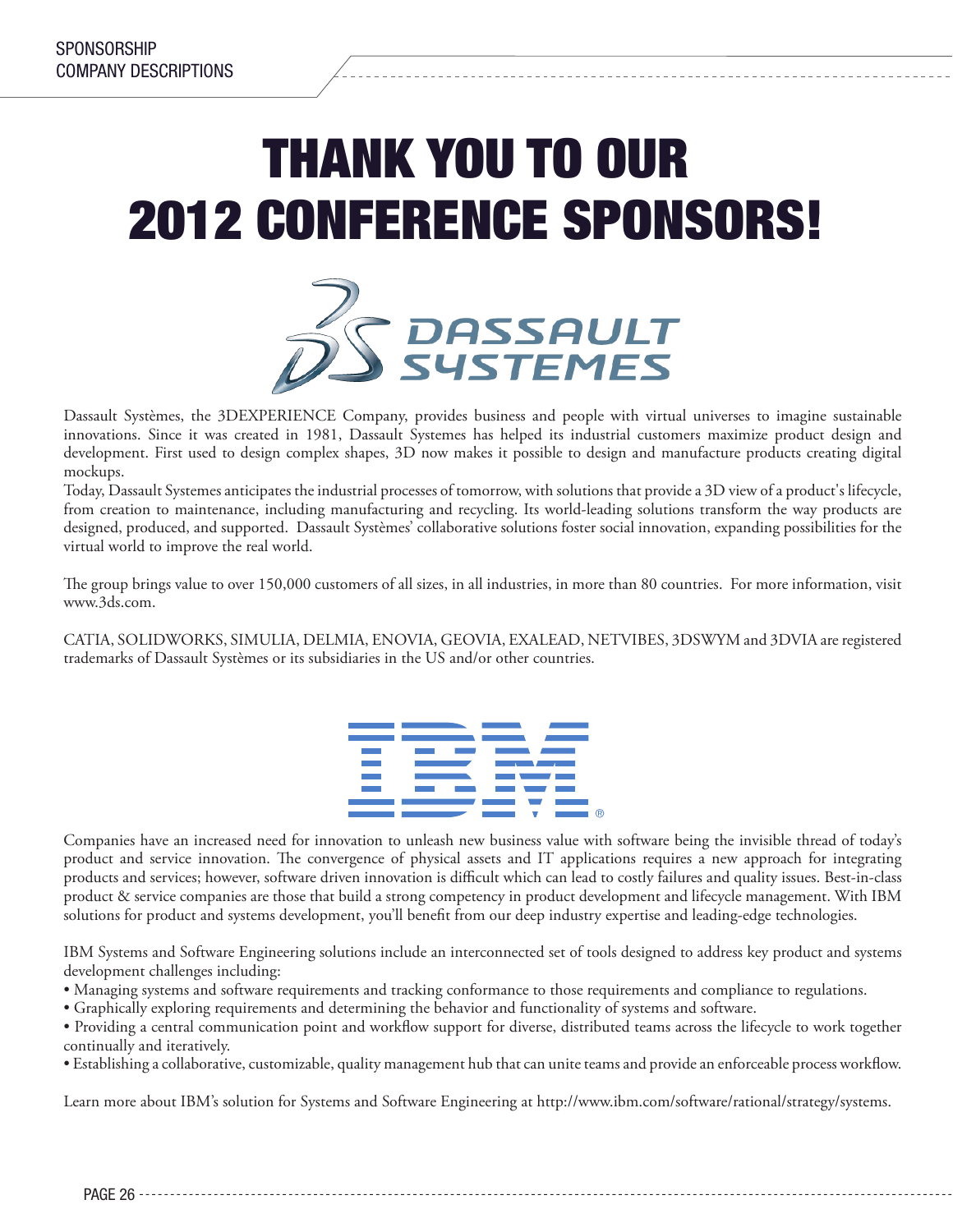

Northrop Grumman Corporation (NYSE: NOC) offers an extraordinary portfolio of capabilities and technologies that enable us to deliver innovative systems and solutions for applications that range from undersea to outer space and into cyberspace. Our core competencies are aligned with the current and future needs of our customers and address emerging global security challenges in key areas, such as unmanned systems, cyber security, C4ISR, and logistics that are critical to the defense of the nation and its allies. Below is a listing and description of our four business sectors:

#### AEROSPACE SYSTEMS

A premier provider of manned and unmanned aircraft, space systems, missile systems and advanced technologies critical to the nation's security.

*Key products include*: Global Hawk, Fire Scout and UCAS-D unmanned aircraft systems; B-2 stealth bomber; E-2D Advanced Hawkeye; Joint STARS targeting and battle management system; James Webb Space Telescope; Advanced EHF communications payload, and Space Tracking and Surveillance System.

#### ELECTRONIC SYSTEMS

A leader in airborne radar, navigation, electronic countermeasures, precision weapons, airspace management, space payloads, marine and naval systems, communications, bio-defense, and government systems.

*Key products include*: F-16, F-22 and F-35 active electronically scanned array sensors; airborne early warning and control radars; Ground/Air Task Oriented Radar system; LITENING targeting and sensor system; systems for digital electronic warfare, aircraft missile defense and air defense; integrated bridge systems; situational awareness and fiber-optic gyro-based navigation; and automated postal sorting equipment.

#### INFORMATION SYSTEMS

A global provider of advanced information solutions for defense, intelligence, civil agencies and commercial customers.

*Key products include*: Force XXI Battle Command, Brigade and Below/Blue Force Tracker; Guardrail; cyber security solutions; Automated Biometric Identification System; Centers for Disease Control Information Technology Services; theater and operational command and control systems; networked communications products; intelligence, surveillance and reconnaissance systems; enterprise systems; next-generation networking solutions; unmanned ground systems; 911 public safety systems; and systems integration services.

#### TECHNICAL SERVICES

A premier supplier of innovative and affordable life cycle solutions and long-term technical services for customers globally.

*Key capabilities include*: Systems support, training and simulation and life cycle optimization and engineering for programs such as KC-10 Extender refueling aircraft logistics support; Nevada National Security Site management and operations; U.S. Army Battle Combat Training Program; Hunter unmanned aerial vehicle life cycle support; and biometric capture services for the Department of Homeland Security.



Raytheon Company is a technology and innovation leader specializing in defense, homeland security and other government markets throughout the world. With a history of innovation spanning 90 years, Raytheon provides state-of-the-art electronics, mission systems integration and other capabilities in the areas of sensing; effects; and command, control, communications and intelligence systems, as well as a broad range of mission support services.